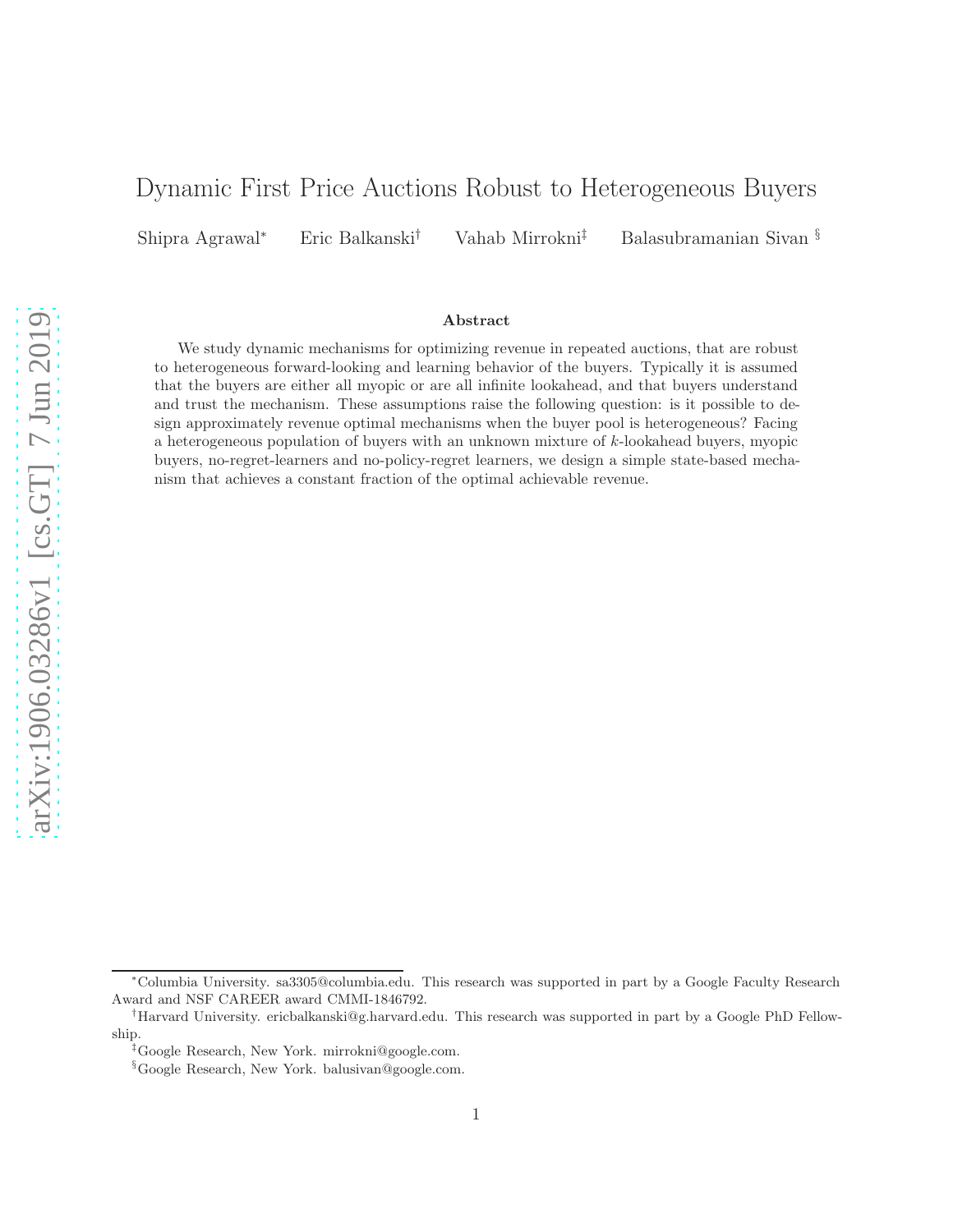## 1 Introduction

Bundling increases revenue in commerce: this is a well known fact widely used in practice (e.g., Amazon often suggests a "frequently bought together" bundle while browsing many items). This same principle is at the heart of why stateful repeated/dynamic auctions are significantly more lucrative than one-shot auctions: stateful dynamic auctions profitably use the opportunity to bundle across time. This revenue opportunity has inspired a series of recent works [\[PPPR16,](#page-14-0) [ADH16,](#page-12-0) [MLTZ16,](#page-14-1) [BML17,](#page-12-1) [LP17,](#page-14-2) [MLTZ18,](#page-14-3) [ADMS18,](#page-12-2) [BMSW18,](#page-13-0) [BMLZ19\]](#page-12-3) on designing dynamic auctions satisfying various desired properties.

The ability to link auctions across time significantly expands the design space of auctions allowing some exceedingly complex auctions. How does a buyer optimize when bidding in such auctions? The standard and widely used notion in the literature of incentive compatibility (IC) requires that the buyers understand these complicated auctions well, and have an "infinite lookahead". I.e., they require the buyer to think about the consequences of their bid in the current round on all future round utilities and optimize current round bid accordingly. In particular, as [\[ADMS18\]](#page-12-2) note, this assumes that the buyers understand the mechanism deeply enough to optimally respond, they believe that their interactions with the seller will last for all future rounds accounted for when computing utility, believe that the seller is indeed strictly following the advertised mechanism etc.

Numerous practical reasons make these assumptions far from true in reality: buyer's computational limitations, inability to predict the future well enough, inability to trust a seller or understand the exact auction that is run in a complex supply chain of auctions. A striking example of this is the display ads market in Internet advertising. Given the number of ad exchanges, and the variety of purchase mechanisms that are constantly evolving over time, buyers are often unable to trust or verify whether a seller has stuck to an announced mechanism.

The consequence is that the seller faces a heterogeneous buyer population employing a large spectrum of strategies to maximize their perceived utility. As [\[ADMS18\]](#page-12-2) note, such a buyer could behave myopically, or have a limited lookahead (i.e., a k-lookahead instead of infinite lookahead), or be a learner that makes decisions only based on past performance of various bidding strategies thereby completely disregarding the seller's description/promises in the mechanism's future.

The solution to tackling a heterogeneous buyer behavior cannot be a buyer-specific auction that tailors the optimal auction for a given buyer behavior. Implementing such a discriminative auction may be legally infeasible and also impractical (buyer's behavior may even change over time). Motivated by these observations, [\[ADMS18\]](#page-12-2) considered the setting of a single seller repeatedly interacting with a single buyer whose behavior (myopic/infinite lookahead/learner etc.) the seller is a priori unaware of, and designed a single mechanism that simultaneously obtains a constant fraction of the optimal revenue achievable against each potential buyer type. In this paper, we study the following question:

### Is there an n-buyer mechanism that is robust against heterogeneous buyer behaviors?

We consider a general setting with an arbitrary and unknown mixture of *multiple* heterogeneous buyers. The challenges introduced by considering multiple buyers are discussed after describing the setting and main result.

**The setting.** We study a repeated interaction between a single seller and  $n$  buyers over  $T$  rounds. At the beginning of each round  $t = 1, 2, \ldots, T$ , there is a single fresh good for sale whose private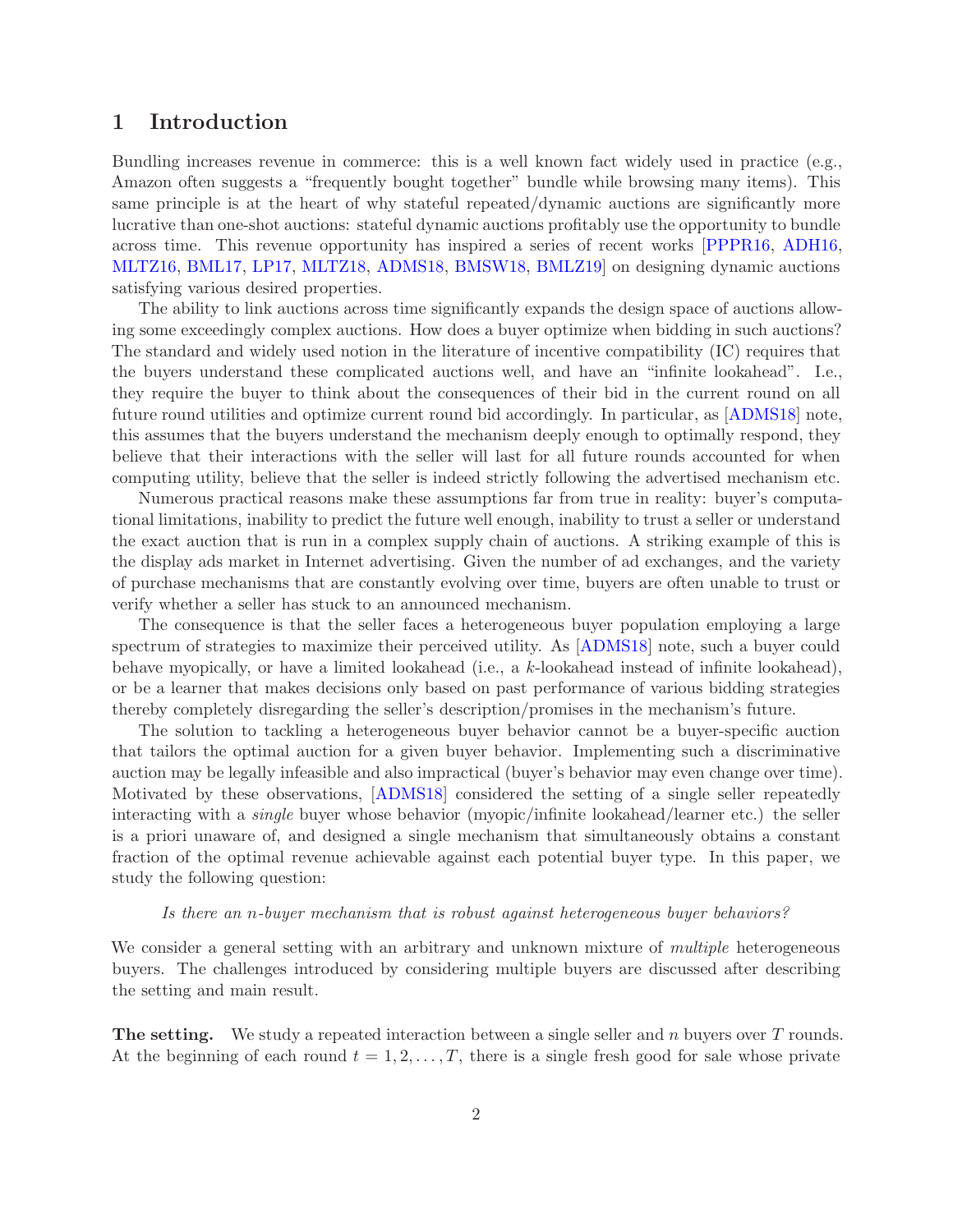value  $v_{i,t} \in V$  for buyer i is drawn, independently from other  $j \neq i$  and  $t' \neq t$ , from a publicly known distribution F with finite expectation  $\mu$ . The buyer observes the valuation  $v_{it}$  before making a bid  $b_{it}$ . The good for sale in round t has to be either allocated to one of the buyers or discarded immediately. Each buyer's valuation is additive across rounds. We consider a range of buyer behaviors similar to [\[ADMS18\]](#page-12-2), including myopic buyers, k-lookahead buyers, no-regret learners and no-policy-regret learners. Formal definitions of these different buyer behaviors are provided in Section [2.](#page-4-0)

We categorize as *sophisticated* buyers the buyers who are either k-lookahead for  $k \geq k_{\text{soph}} = \Theta(n)$ or no-policy-regret learners, and naive buyers those who are myopic (0-lookahead) or no-regret learners. Given a population with  $n_{\rm soph}$  sophisticated and  $n_{\rm naive} = n - n_{\rm soph}$  naive buyers, a robust mechanism aims to achieve close to maximum per-round revenue achievable from such a population, without prior knowledge of which buyer is naive or sophisticated, or the values of  $n_{\rm soph}$  and  $n_{\rm naive}$ .

**Upper bound on revenue.** With only  $n_{\text{naive}}$  naive buyers, e.g.  $n_{\text{naive}}$  myopic buyers, it is impossible in each round to get more than the optimal  $Rev^{Mye}(n_{naive})$  revenue in a single-round auction obtainable from Myerson's auction [\[Mye81a\]](#page-14-4). With only  $n_{\rm{soph}}$  sophisticated buyers, it is impossible to get more than  $\mathbb{E}_{v_1,\dots,v_{n_{\text{soph}}}\sim F}$  [max<sub>i</sub>  $v_i$ ] revenue, as revenue is upper bounded by the maximum value. It is easy to show that  $\mathbb{E}_{v_1,\dots,v_{n_{\text{soph}}}\sim F}[\max_i v_i] \leq q_{n_{\text{soph}}}^{\dagger} := \mathbb{E}_{v\sim F} [v|v \geq F^{-1}(1-1/n_{\text{soph}})]$ (see Appendix [A\)](#page-15-0). In a setting with  $n_{\text{soph}}$  and  $n_{\text{naive}}$  buyers, the total revenue achievable is thus at most  $q_{n_{\text{soph}}}^{\dagger} + \text{Rev}^{\text{Mye}}(n_{\text{naive}})$  (see Appendix [A\)](#page-15-0). Motivated by this upper bound, we define the following benchmark.

**Definition 1.** We call a mechanism  $(\alpha, \beta)$ -robust if, for any per-round valuation distribution F, and for every value of  $n_{soph} \in [n]$  (and  $n_{naive} = n - n_{soph}$ ), without knowing  $n_{soph}$  or  $n_{naive}$ , it achieves an expected per round revenue of at least  $\alpha \cdot \text{Rev}^{\text{Mye}}(n_{naive}) + \beta \cdot q^{\dagger}_{n_{soph}} - o(1)$ .

**Main result.** We construct a mechanism that is Interim Individually Rational  $(IIR)^{1}$  $(IIR)^{1}$  $(IIR)^{1}$  and  $(\Theta(1), \Theta(1))$ robust. I.e., for every value of  $n_{\text{soph}}$ ,  $n_{\text{naive}}$ , without knowing  $n_{\text{soph}}$  or  $n_{\text{naive}}$ , it achieves a per-round revenue within a constant factor of the near optimal  $\text{Rev}^{\text{Mye}}(n_{\text{naive}}) + q_{n_{\text{soph}}}^{\dagger} - o(1)$  revenue. The mechanism is a simple-to-implement first price auction with reserve price based on the current state of buyers (where state is a succinct summary of the buyer's history). With the display ads industry moving to use first-price auctions [\[ada,](#page-12-4) [dig,](#page-13-1) [ade\]](#page-12-5), this result is especially significant.

### 1.1 Overview of challenges and technical approach

The interactions between  $n$  buyers, with heterogeneous and unknown lookahead and learning behaviors, introduce multiple challenges compared to the single buyer setting studied in [\[ADMS18\]](#page-12-2).

Firstly an equilibrium, which is a profile of mutually best responding strategies from all agents, and a widely used predictor of a mechanism's outcome, is unlikely to exist in our setting. Therefore it is not possible to prove revenue guarantees by arguing about what revenue would be obtained in the equilibrium outcome. Indeed, far from being able to pinpoint what our mechanism's outcome will be, we only guarantee what the mechanism's outcome will not be, as long as all agents satisfy much weaker notions of rationality like playing undominated strategies [\[BLP06\]](#page-12-6) or no-regret strategies.

<span id="page-2-0"></span><sup>1</sup> [\[ADMS18\]](#page-12-2) show that it is impossible to achieve such a high-revenue with per-round ex-post IR unless the buyer's lookahead is very high even in a single buyer setting, which rules that out as well in our setting.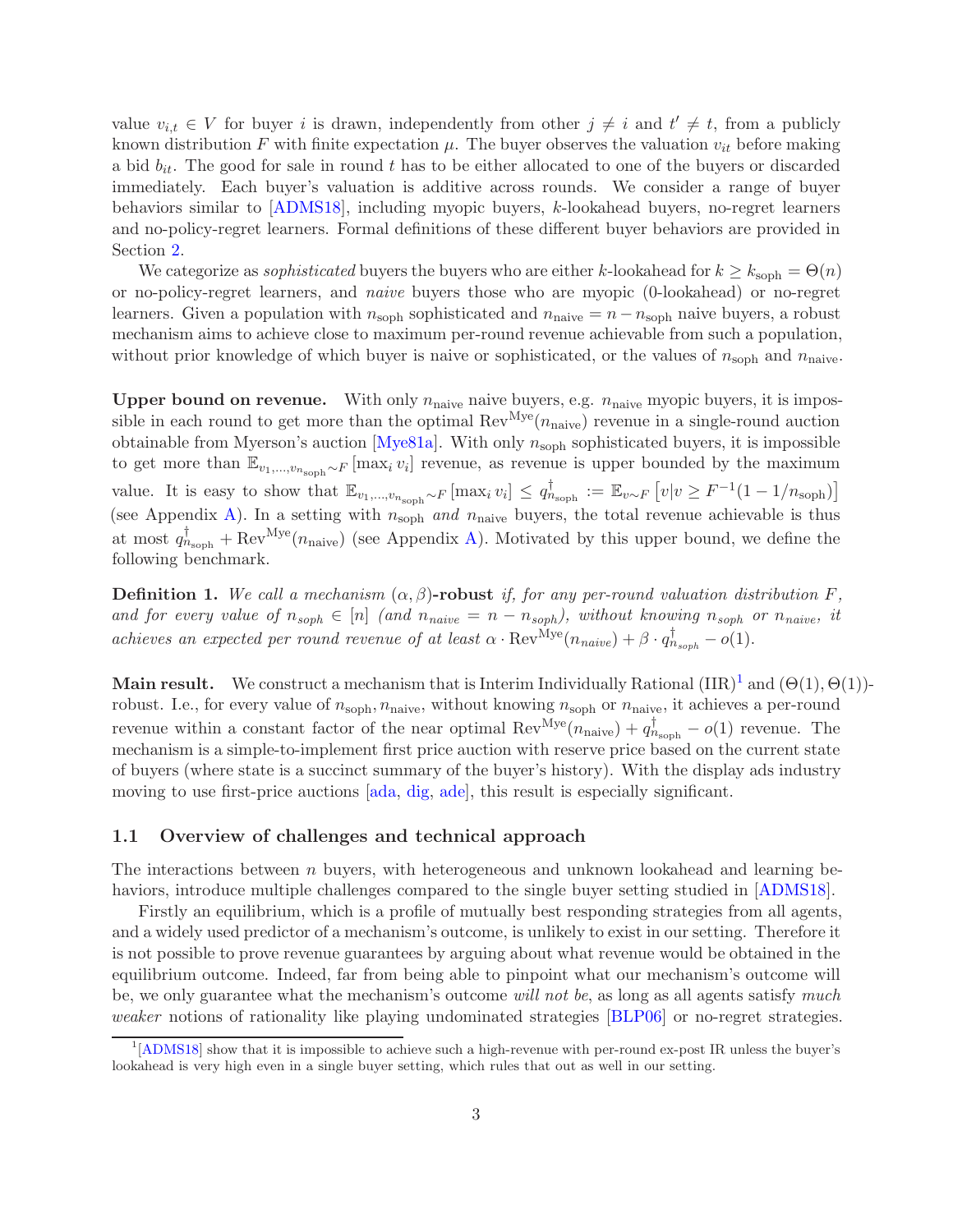This aligns well with our assumptions of heterogeneity and distrust among buyers. With just this guarantee of which outcomes will not occur in our mechanism, we are able to establish our strong revenue guarantees. In contrast, in the 1-buyer setting of [\[ADMS18\]](#page-12-2), there are no equilibrium concerns: the single buyer simply best responds according to his utility function.

Another non-trivial challenge is that while proving results in undominated strategies, we have to establish a given strategy for buyer  $i$  being dominated regardless of another buyer  $j$ 's strategies. In particular *j*'s strategy could be an arbitrary function of the entire history of not only *j*'s own bids and outcomes, but also those of i. This creates complex dependencies of buyer i's future utility on his bid today. For example, even if i bids truthfully according to his valuations today, he has to consider a strategy of  $j$  that would bid very high and sabotage  $i$  in the future if it sees  $i$  bidding beyond a certain bid in the current round. It requires careful design choices in the mechanism to be able to guarantee certain buyer behavior under such complex side-effects of a buyer's bid. Key aspects of our mechanism are designed to allow lower bounding the utility of a buyer irrespective of other buyers' behavior. This ability is crucial for establishing our revenue guarantees.

We construct a state-based mechanism where sophisticated buyers remain in a good state yielding high revenue, and where naive buyers bid as in an approximately revenue optimal one round auction. The mechanism incentivizes sophisticated buyers to remain in this good state in spite of the arbitrariness of other buyers' responses, while also achieving high revenue. To guarantee high utility to every sophisticated buyer in the good state, the mechanism temporarily "rests" buyers who have recently been allocated a large number of items. Ignoring such buyers for a small number of rounds guarantees some rounds for each buyer to enjoy positive utility and get the item as long as they bid high enough. To do well against the benchmark of  $q_{n_{\text{soph}}}^{\dagger} + \text{Rev}^{\text{Mye}}(n_{\text{naive}})$  that extracts the optimal revenue possible from every buyer category, the mechanism necessarily has to adapt to the mixture of buyer population it is observing. Incorporating this adaptivity, and handling the resulting complications in utility analysis are some further challenges that we handle in our mechanism design and analysis.

### 1.2 Related work

There are several streams of literature related to our work in dynamic mechanism design.

Revenue maximization in dynamic auctions. The stream closest to our paper is the work on revenue maximization in repeated auctions [\[PPPR16,](#page-14-0) [ADH16,](#page-12-0) [MLTZ16,](#page-14-1) [BML17,](#page-12-1) [LP17,](#page-14-2) [MLTZ18,](#page-14-3) [ADMS18,](#page-12-2) [BMSW18,](#page-13-0) [BMLZ19\]](#page-12-3). The main difference of our work from all of these, with the exception of [\[ADMS18,](#page-12-2) [BMSW18\]](#page-13-0), is the notion of dynamic incentive compatibility which assumes that all buyers are infinite lookahead, while we allow arbitrary mixtures of buyer attitudes. Agrawal et al. [\[ADMS18\]](#page-12-2) study the 1-buyer setting and design robust auctions when the buyers are k-lookahead buyers or no-simple-regret learners or no-policy-regret learners. Braverman et al. [\[BMSW18\]](#page-13-0) also study the 1-buyer setting and design mechanisms to extract more than Myerson's revenue when the buyers follow no-simple-regret learning strategies, and in particular a subset of them called mean-based bidding strategies.

Repeated interactions with evolving values. There is a large body of work on designing mechanisms in repeated interactions when the buyers' values evolve over time. See [\[BB84,](#page-12-7) [Bes85,](#page-12-8) [CH00,](#page-13-2) [Bat05,](#page-12-9) [ES07,](#page-13-3) [AS13,](#page-12-10) [KLN13,](#page-14-5) [PST14,](#page-14-6) [BS15,](#page-13-4) [CDKS16\]](#page-13-5) for an overview of dynamic mechanisms in such settings.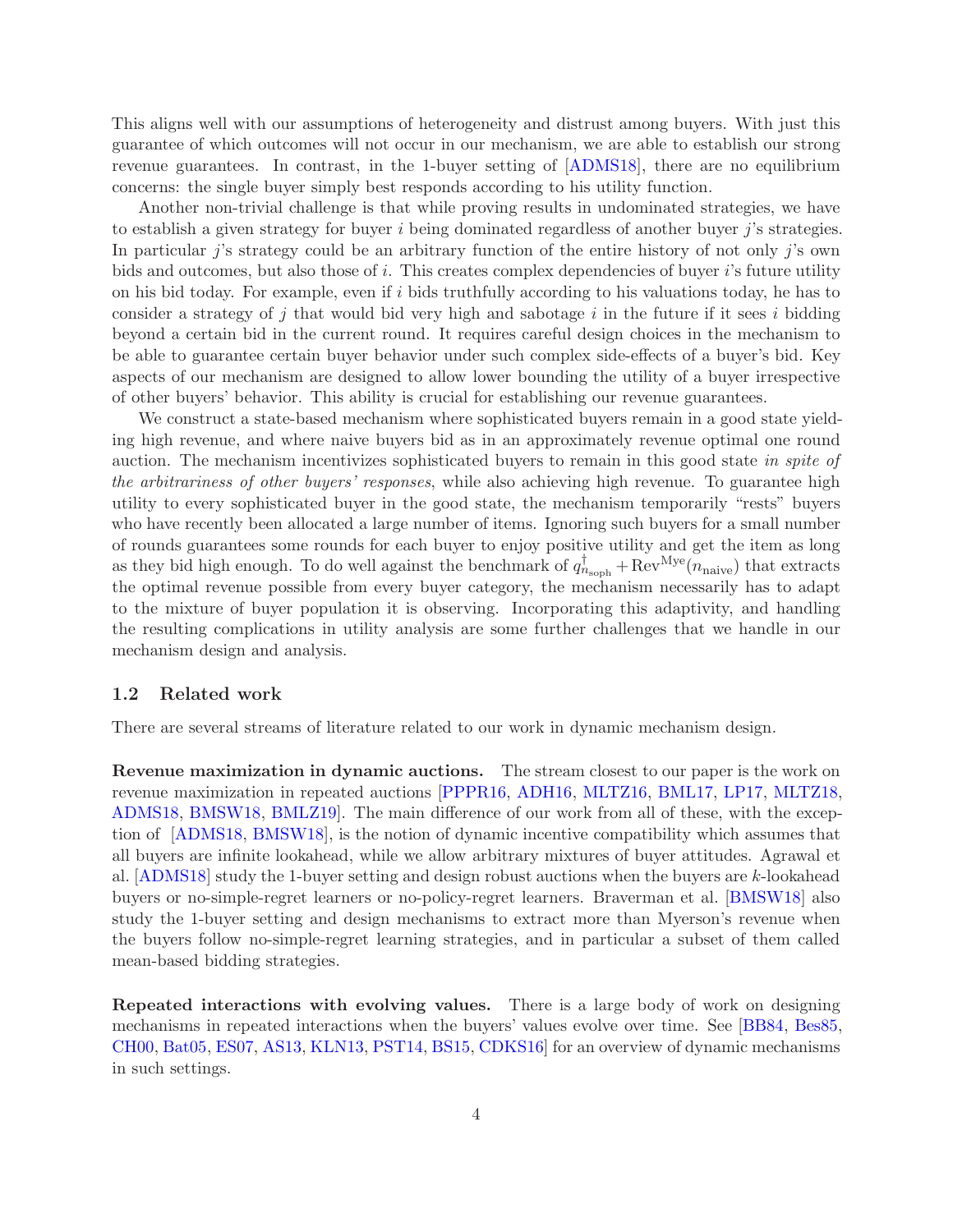Bargaining, durable goods monopolist and Coase conjecture. Unlike our setting where the value is drawn independently in every round, there is a large body of literature in economics that studies settings where the value is initially drawn from a distribution but remains fixed later on. This setting can be motivated based on several applications including bargaining, durable goods monopoly and behavior based discrimination. See [\[FVB06\]](#page-13-6) for an excellent survey and references therein for an overview of this area and [\[DPS15,](#page-13-7) [ILPT17\]](#page-13-8) for work in the theoretical computer science literature.

**Lookahead search.** The study of  $k$ -lookahead search can be viewed in the context of *bounded* rationality, as pioneered by Herb Simon [\[Sim55\]](#page-14-7). He argued that, instead of optimizing, agents may apply a class of heuristics, termed satisfying heuristics in decision making. A natural choice of such heuristics is restricting the search space of best-response moves. Lookahead search in decision-making has been motivated and examined in great extent by the artificial intelligence community [\[Nau83,](#page-14-8) [dKaS92,](#page-13-9) [SKN09\]](#page-14-9). Lookahead search is also related to the sequential thinking framework in game theory [\[SW94\]](#page-14-10). More recently, [\[MTV12\]](#page-14-11) study the quality of equilibrium outcomes for look-ahead search strategies for various classes of games. They observe that the quality of resulting equilibria increases in generalized second-price auctions, and duopoly games, but not in other classes of games. No prior work studies dynamic mechanisms that are robust against various lookahead search strategies.

### <span id="page-4-0"></span>2 Preliminaries

There are *n* buyers and a single item for auction at each of T sequential time steps. The value of buyer  $i \in [n]$  at time step  $t \in [T]$  for the item is denoted by  $v_{i,t}$  and is drawn i.i.d. from a common prior distribution  $F$ . The distribution  $F$  is known to all the buyers and the seller. The realization of the value  $v_{i,t} \sim F$  is private and is visible only to buyer i. In each round t, every buyer makes a bid  $b_{i,t}$ . A buyer may use history of bids, allocation, and payments before round t along with its own private valuations until round  $t$ , to decide the bid in round  $t$ . The seller uses the entire bid profile  $\mathbf{b}_t = (b_{1,t}, \ldots, b_{n,t})$  at time t, along with history (bids, allocations, and payments) before time t to decide allocation  $x_{i,t} \in \{0,1\}$  and payment  $p_{i,t} \geq 0$  for each buyer, such that  $\sum_{i=1}^{n} x_{i,t} \leq 1$ .

More precisely, the bidding, payment, and allocation strategy space are defined as follows.

**Definition 2.** Let  $H_{t-1} := (\mathbf{b}_1, \mathbf{x}_1, \mathbf{p}_1, \ldots, \mathbf{b}_{t-1}, \mathbf{x}_{t-1}, \mathbf{p}_{t-1})$  denote the history of bids, allocation, and payment before time t.

<span id="page-4-1"></span>**Definition 3** (Bidding strategy). Buyer i's bids in round t are decided by functions  $b_{i,t} = s_i(H_{t-1}, v_{i,t})$ , i.e. bids in round t are (possibly randomized) functions of history  $H_{t-1}$  and buyer's private valuation in round t.

**Definition 4** (Payment and allocation function). For each buyer i, payment and allocation in round t are given by  $x_{i,t} = x_i(H_{t-1}, \mathbf{b}_t)$  and  $p_{i,t} = p_i(H_{t-1}, \mathbf{b}_t)$  of history  $H_{t-1}$  and bid profile in round t. Here,  $x_i(H_{t-1}, \mathbf{b}_t) \in [0,1]$  denotes the probability of allocation to bidder i, and  $p_i(H_{t-1}, \mathbf{b}_t) \geq 0$ denotes the bidder's expected payment.

**Definition 5** (Buyer's realized utility). Buyer i's realized utility in a round t is given by  $u_{i,t} =$  $v_{i,t}x_{i,t} - p_{i,t}$ , i.e., it is the difference between valuation and payment if the good is allocated to the buyer, and 0 otherwise. We often refer to this as simply the buyer's utility in a round.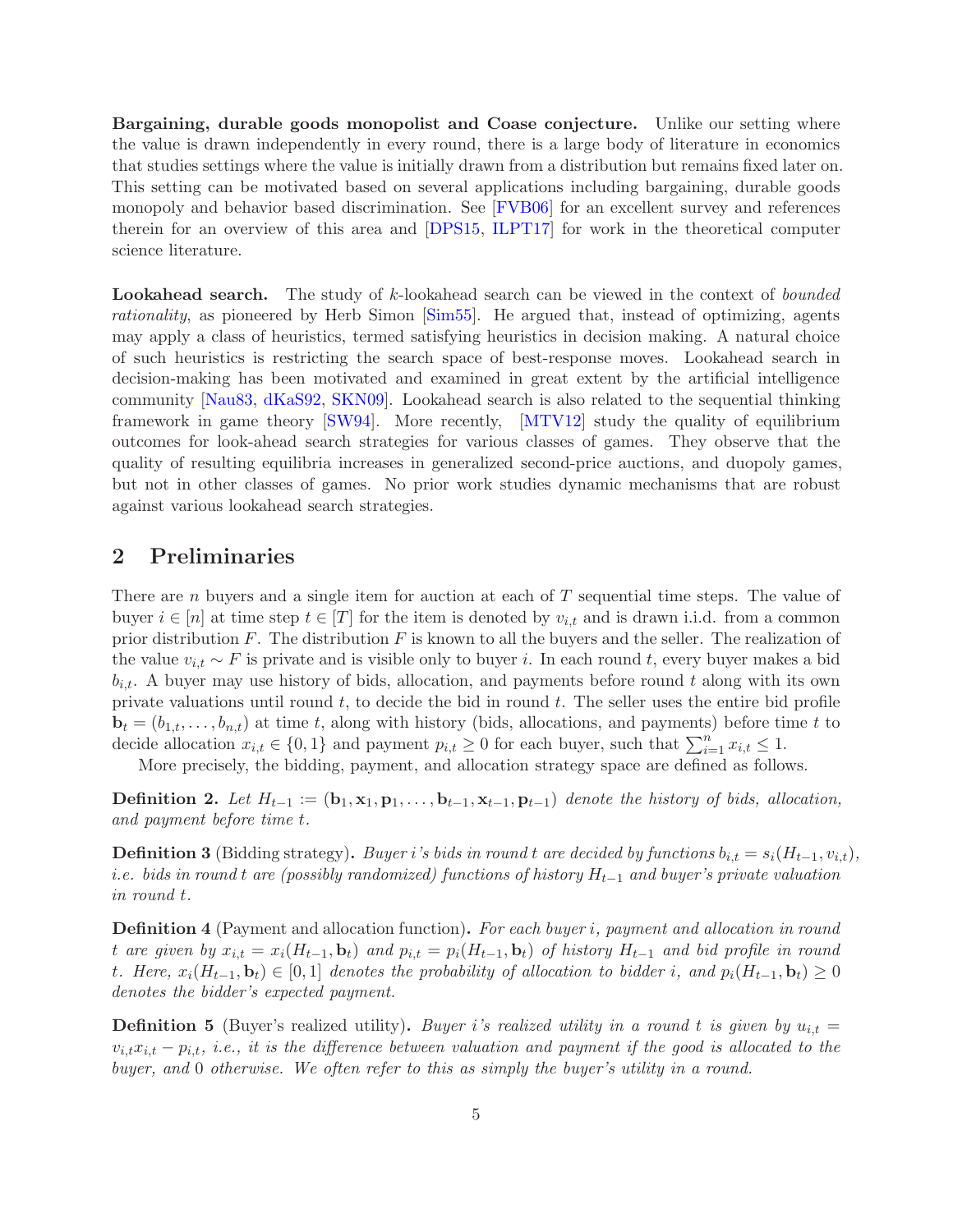Remark 1. Our current definition of history includes everything from past that can possibly be revealed to buyers and can be relevant to a buyer's bidding strategy. However, our results are not tied to this particular definition of history. For example, instead of revealing the entire vector of bids from the past, if we happen to just reveal the allocation and payment after each auction, that would simply restrict the buyer's strategy space further. Our arguments will hold as long as a buyer can see their own bids, allocation, and payments in the past, and whether or not the good was allocated in each round.

**Remark 2.** Technically, the history for buyer i should also include their own private valuations in the past. However, since the valuations are generated independently in each round from a known valuation distribution, are visible only to the buyer, and the buyer's total utility is additive across rounds, the past valuations are irrelevant for the buyer's bidding strategy. Therefore, for simplicity, we chose to eliminate them from the definition of buyer's history.

Also define buyer i's history,  $H_{i,t-1} := (H_{t-1}, v_{i,1}, \ldots, v_{i,t-1})$ . would things should be still fine: this is because whatever be the strategies other buyers use, in a domination argument, we are going to fix those strategies, and then show that a chosen strategy for a protagonist buyer is dominated by another strategy.

In this paper, we focus on the first price auction mechanism which is defined by the following specific allocation and payment function, with flexibility to choose the mechanism for setting a "reserve price".

**Definition 6** (First price auction with reserve price). In a first price auction of a single good with reserve price r, the seller observes the bids of participating buyers, and then allocates the good to the buyer with highest bid if that bid is above or equal to the reserve price. The winning buyer's payment is equal to their bid.

### 2.1 Heterogeneous lookahead behavior

We define heterogeneous forward-looking behavior of buyers by considering buyers who may be myopic or k-lookahead for different values of k. A myopic (k-lookahead) buyer is defined as a buyer who optimizes her myopic (k-lookahead) utility in every round to decide the bid. Below, we give precise definitions of these. Intuitively, myopic buyers optimize their current round utility, while k-lookahead buyers ( $k \geq 1$ ) optimize their total expected utility over the current and next k rounds.

**Definition 7** (Buyer's myopic utility). Under bidding strategies  $\mathbf{s} = \{s_j(\cdot)\}_{j=1,\dots,n}$ , the myopic utility of buyer i in round t, given private valuation  $v_{i,t}$  and history  $H_{t-1}$ , is defined as

$$
U_i^{[t,t]}(H_{t-1}, v_{i,t}, \mathbf{s}) = \mathbb{E}_{v_{j,t} \sim F, j \neq i} [v_{i,t} \cdot x_i(H_{t-1}, \mathbf{b}_t) - p_i(H_{t-1}, \mathbf{b}_t); b_{j,t} = s_j(H_{t-1}, v_{j,t}), \forall j]
$$

**Definition 8** (k-lookahead utility). Under bidding strategies  $\mathbf{s} = \{s_i(\cdot)\}_{i=1,\dots,n}$ , the k-lookahead utility of buyer i in round t, given private valuation  $v_{i,t}$  and history  $H_{t-1}$ , is defined as

$$
U_i^{[t,t+k]}\bigg(H_{t-1},v_{i,t},\mathbf{s}\bigg) = \mathbb{E}_{v_{j,t},j\neq i,\mathbf{v}^{[t+1,t+k]}}\sum_{r=0}^k \mathbb{E}_W\left[U_i^{[t+r,t+r]}\bigg((H_{t-1},W_{[t,t+r-1]}),v_{i,t+r},\mathbf{s}\bigg)\right]
$$

where  $W_{t+r}$  denotes the vector of realized bids, allocation and payments in round  $t+r$ ,  $W_{[t,t+r-1]} :=$  ${W_t, \ldots, W_{t+r-1}}$ . And  ${\bf v}^{[t+1,t+k]}$  denotes the realizations of private valuations for all bidders from time  $t + 1$  to  $t + k$ , i.e.,  $\mathbf{v}^{[t+1,t+k]} = \{v_{\tau,j}, \tau = t+1, \ldots, t+k, j = 1, \ldots, n\}.$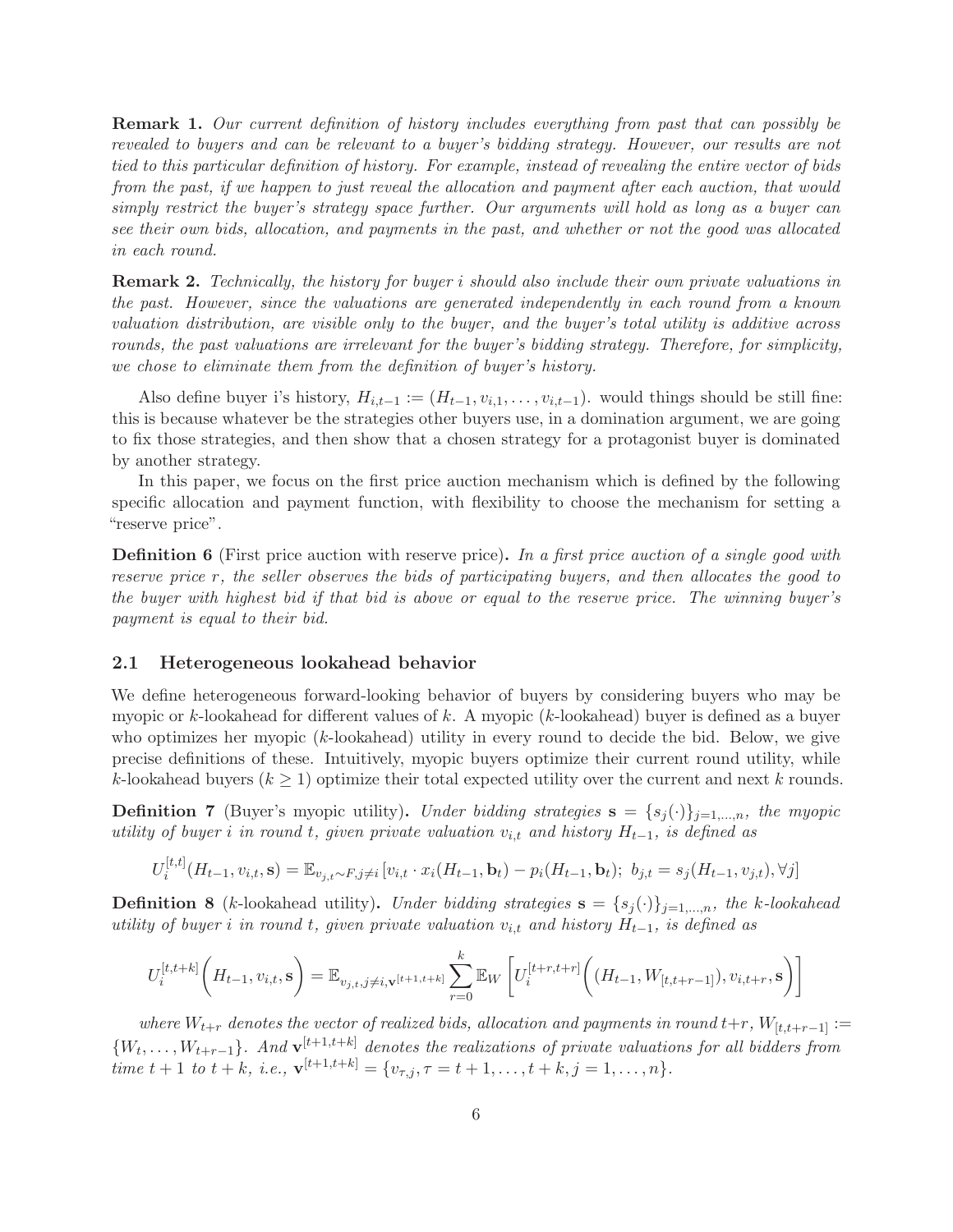Undominated strategies. We provide revenue guarantees for our mechanism under an assumption that all myopic or k-lookahead buyers play "undominated strategies". This is a significantly more robust notion of rationality than a Nash equilibrium.

Definition 9 (Dominated strategies for k-lookahead buyers.). In our setting for k-lookahead buyer, a strategy  $s_i'$  is a dominated strategy at time t under history  $H_{t-1}$  if  $\exists s_i$  such that

$$
\forall v_{i,t}, \mathbf{s}_{-i} : U_i^{[t,t+k]} \left( H_{t-1}, v_{i,t}, s_i, \mathbf{s}_{-i} \right) \ge U_i^{[t,t+k]} \left( H_{t-1}, v_{i,t}, s'_i, \mathbf{s}_{-i} \right)
$$
  

$$
\exists v_{i,t}, \mathbf{s}_{-i} : U_i^{[t,t+k]} \left( H_{t-1}, v_{i,t}, s_i, \mathbf{s}_{-i} \right) > U_i^{[t,t+k]} \left( H_{t-1}, v_{i,t}, s'_i, \mathbf{s}_{-i} \right)
$$

For myopic buyers, above definition applies with  $k = 0$ .

### 2.2 Heterogeneous learning behavior

We consider learning buyers as those who do not know (or do not trust) the seller's mechanism, in particular the seller's allocation and payment function, in order to be able to precisely evaluate their current and future utility. Instead, a learning buyer uses the past outcomes to learn how to bid. We formalize the notion of learning buyer using the experts learning framework [\[FS95\]](#page-13-10). A learning buyer uses a learning algorithm in order to learn to bid in a way that its total utility is close to that achieved by the best single expert among a set of expert bidding strategies E. (Recall from Definition [3,](#page-4-1) a bidding strategy is an arbitrary mapping from history and valuation to bid). We formalize different levels of learning sophistication among buyers by considering two classes of learning algorithms, as described below.

No-regret learner: A no-regret learning buyer i uses a no-regret learning algorithm to decide bid  $b_{i,t}$  at time t. The 'reward' (in no-regret learning terminology) at time t on making a bid  $b_{i,t} = b$ is given by the buyer's  $t^{\text{th}}$ -round utility, determined by the mechanism's output depending on other buyers' bids as well as the history. That is, on making a bid  $b$ , the learner's reward at time  $t$  is given by a function  $g_t(b)$  defined as

$$
g_t(b) := v_{i,t} x_i(H_{t-1}, b, \mathbf{b}_{-i,t}) - p_i(H_{t-1}, b, \mathbf{b}_{-i,t})
$$

Regret is defined as the difference between buyer's total reward and that of the best expert  $f \in E$ in hindsight:

Regret
$$
(T)
$$
 =  $\max_{f \in E} \sum_{t=1}^{T} g_t(f(H_{t-1}, v_{i,t})) - \sum_{t=1}^{T} g_t(b_{i,t})$  (1)

A no-regret learning buyer uses a bidding strategy such the above regret is  $o(T)$  under every trajectory of bids and private valuations. Note that such a learner is solving an adversarial bandit problem, since the learner only observes the value of function  $u_{i,t}(\cdot)$  on the bid  $b_{i,t}$  used by the buyer. When the number of experts  $N$  is finite, there are efficient and natural algorithms (e.g., EXP3 algorithm based on multiplicative weight updates [\[ACBFS03\]](#page-12-11)) that achieve  $O(\sqrt{NT \log N})$ regret.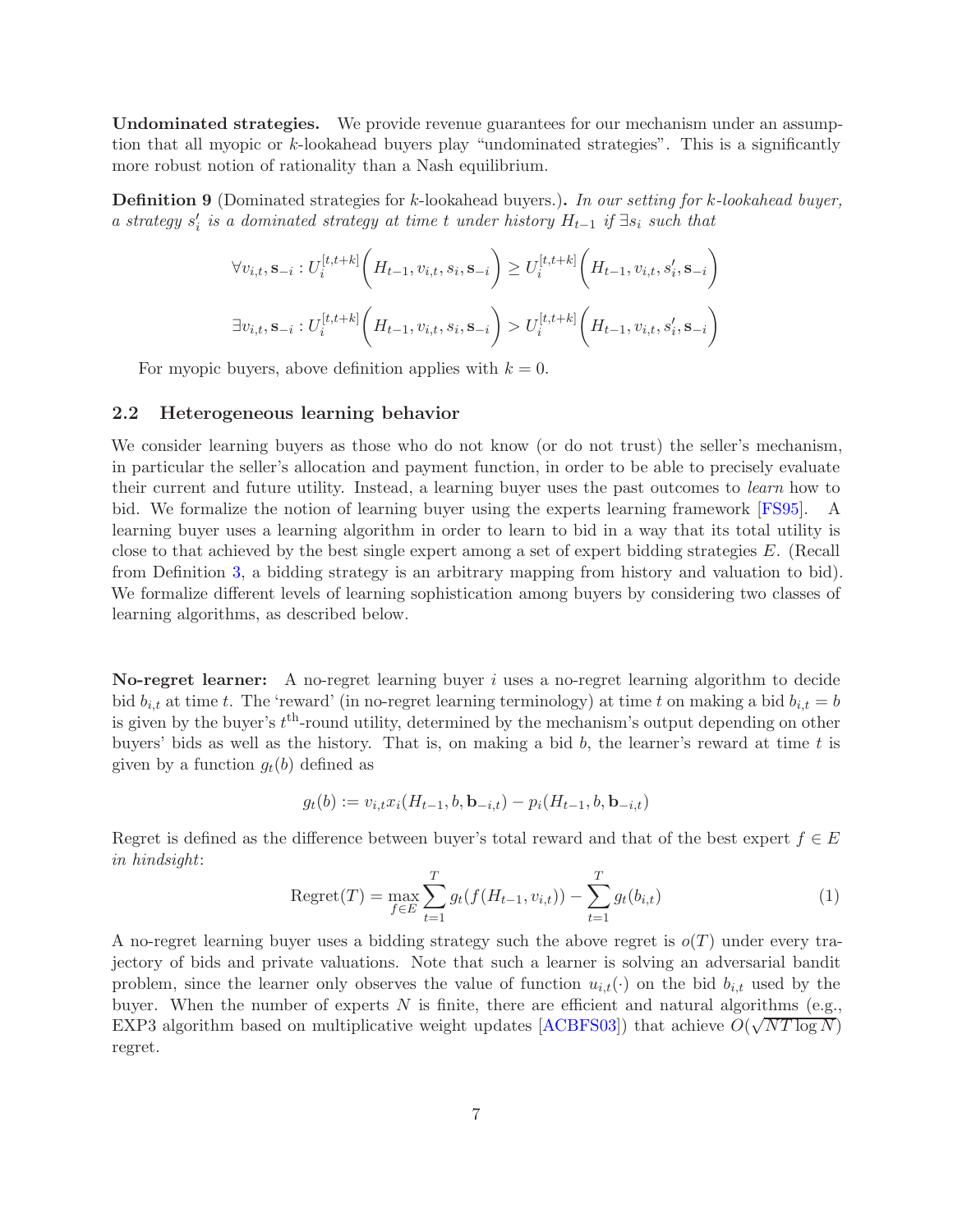No-policy-regret learner: This more sophisticated buyer uses a no-policy-regret learning algorithm (following definition of policy regret in [\[ADT12\]](#page-12-12)). An important distinction from the definition of regret in the previous paragraph is that now the total reward of the best expert must be evaluated over the trajectory of adversarial inputs (i.e., history and other buyers' bids) in response to the bids made by the expert. To make explicit the dependence of  $t^{th}$  utility reward on the trajectory of past decisions through history of outcomes and other buyers' strategic response, let us denote the reward function for round t as  $g_t(b, H_{t-1})$ . Let  $s_{i,t}$  denote the strategy used by buyer  $j \neq i$  at time t and  $v_{j,t}$  is the private valuation of buyer j. Then, the learner's expected reward in round  $t$  is defined as:

$$
g_t(b, H_{t-1}) := \mathbb{E}_{v_i \sim F}[v_i x_i(H_{t-1}, b, \mathbf{b}_{-i,t}) - p_i(H_{t-1}, b, \mathbf{b}_{-i,t}) \text{ where } b_{j,t} := \mathbf{s}_{j,t}(H_{t-1}, v_{j,t})].
$$

Then, for any sequence of other buyers' valuations  $\mathbf{v}_{-i,t}$  and strategies  $\mathbf{s}_{-i,t}$  for  $t = 1, \ldots, T$  policyregret of such a buyer is defined against the best expert  $f \in E$  in hindsight:

$$
\text{Policy-Regret}(T) = \max_{f \in E} \sum_{t=1}^{T} g_t(f(H'_{t-1}, v_{i,t}), H'_{t-1}) - \sum_{t=1}^{T} g_t(b_{i,t}, H_{t-1}) \tag{2}
$$

where  $b_{i,t}$  denotes the bid made by buyer at time t,  $f(H'_{i,t}, v_{i,t})$  denotes the bid that would be made by the expert under counterfactual trajectory,  $H'_1, \ldots, H'_T$  denotes the (possibly randomized) counterfactual trajectory of history that would be observed in response to using the bids suggested by the expert, instead of the original bids  $b_{i,t}$ . A no-policy-regret learning buyer uses a bidding strategy such that the above policy-regret is guaranteed to be  $o(T)$  under any sequence of other buyers' valuations  $\mathbf{v}_{i,t}$  and strategies  $\mathbf{s}_{-i,t}$  for  $t = 1, \ldots, T$ . See Appendix [F](#page-25-0) for a short note on the existence of policy regret learning algorithms.

## 3 Repeated First Price Auction Mechanism

Algorithms [1-](#page-8-0)[3](#page-9-0) contain the formal description of our mechanism. We design a dynamic first price auction mechanism that is conducted in sequential rounds  $t = 1, \ldots, T$ . In every round, the mechanism partitions the n buyers into two categories: good state buyers and bad state buyers. All buyers start in good state. The buyers may be moved by the mechanism from good state to bad state over time but once in bad state, a buyer remains there for the remaining rounds.<sup>[2](#page-7-0)</sup> In any round, the current set of buyers in good state and bad state are denoted by G and B respectively. The mechanism uses these states to track buyer behavior and incentivize lookahead or learning buyers to stay in a good state, in order to extract the desired revenue from both sophisticated and naive buyers.

The mechanism proceeds in epochs, each consisting of multiple rounds. In a given round, the mechanism either conducts a first price auction with a reserve price among the good state buyers, or a first price auction with a (different) reserve price among the bad state buyers. Specifically, an epoch consists of  $\mathcal{E} := \frac{2Hm_g}{(1-\delta)(1-\rho)} = O(m_g)$  rounds where  $H = \frac{4\log(1/\epsilon)}{\delta^2}$  $\frac{g(1/\epsilon)}{\delta^2}$  and  $m_g = \max(1, |G|)$  is the number of good state buyers in the beginning of the epoch. During an epoch, the mechanism first

<span id="page-7-0"></span><sup>&</sup>lt;sup>2</sup>One can think of the time period T as the number of auctions in a day, and reset all buyers to good state at the beginning of the next day when another  $T$  auctions are run. Alternatively it also possible to design a mechanism that permits the movement back to a good state for initial few rounds, but for clarity in exposition, so we choose to not do that here.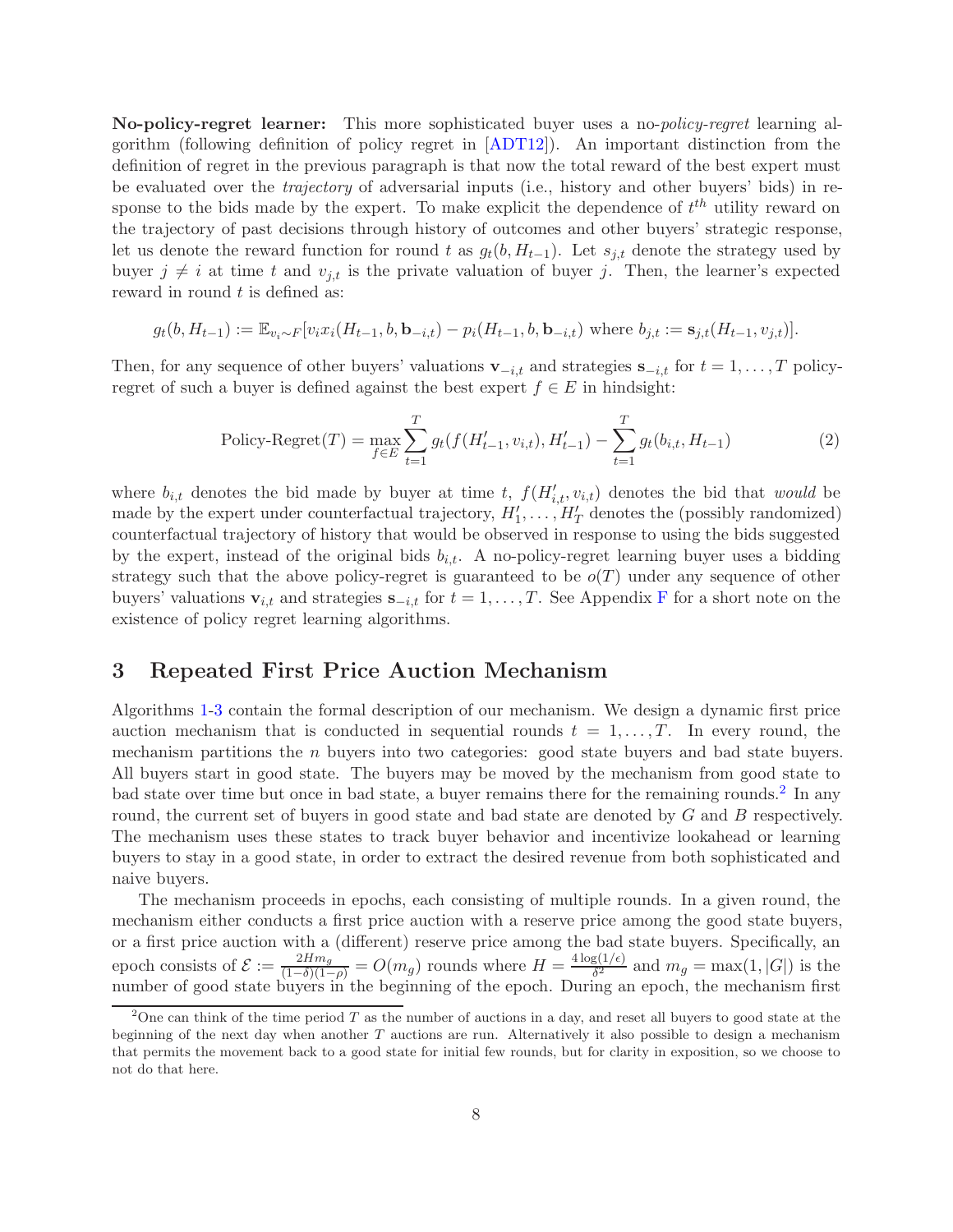runs the BAD-STATE-AUCTIONS subroutine (Algorithm [2\)](#page-8-1), which consists of  $\rho \mathcal{E}$  rounds of auctions among bad state buyers. It then runs the GOOD-STATE-AUCTIONS subroutine (Algorithm [3\)](#page-9-0), which consists of  $(1 - \rho)\mathcal{E}$  rounds of auctions among good state buyers. Some good state buyers may be moved to bad state during the GOOD-STATE-AUCTIONS. The reserve prices  $r<sup>g</sup>$  and  $r<sup>b</sup>$  for good and bad state auctions depend on parameters  $m_q, m_b \in [n]$  which are set at the beginning of an epoch, and remain fixed throughout an epoch.

| <b>Algorithm 1</b> Robust repeated first price auction among $n$ buyers |  |  |  |  |  |  |  |  |
|-------------------------------------------------------------------------|--|--|--|--|--|--|--|--|
|-------------------------------------------------------------------------|--|--|--|--|--|--|--|--|

**Input:** horizon T, parameters  $\rho, \epsilon, \delta \in (0, 1)$ , thresholds  $H = \frac{4 \log(1/\epsilon)}{\delta^2}$  $\delta^2$ Initialize all buyers' state to the good state:  $G = \{1, \ldots, n\}$  and  $B = \{\}$ Repeat until horizon of T rounds is reached: for epochs  $\ell = 1, 2, \ldots$ , do Set  $m_b = \max(n/2, |B|), m_g = \max(1, |G|), \mathcal{E} := \frac{2Hm_g}{(1-\delta)(1-\delta)}$ (1−δ)(1−ρ) Run BAD-STATE-AUCTIONS among buyers in B for  $\mathcal{E}^b = \rho \mathcal{E}$  rounds Run GOOD-STATE-AUCTIONS among buyers in G for  $\mathcal{E}^g = (1 - \rho)\mathcal{E}$  rounds (this may update  $B$  and  $G$ )

<span id="page-8-0"></span>In the first  $\mathcal{E}^b = \rho \mathcal{E}$  rounds of the epoch, BAD-STATE-AUCTIONS runs a first price auction with reserve price  $r^b$  among bad state buyers in B, as described in Algorithm [2.](#page-8-1) Here  $r^b := p_{m_b} - \frac{\epsilon}{n}$  $\frac{\epsilon}{n}q_{m_b},$ with  $p_{m_b} = F^{-1}(1 - \theta_{m_b})$ ,  $\theta_m$  being the probability that a buyer wins in a Myerson auction with m buyers (e.g., see [\[Mye81b\]](#page-14-12)); and  $q_{m_b} := F^{-1}(1 - 1/m_b)$  the  $m_b^{th}$  quantile. In fact, for any m,  $\theta_m \leq \frac{1}{m}$ , so that  $p_{m_b} \geq q_{m_b}$  and  $r^b \geq (1 - \frac{\epsilon}{n})$  $\frac{\epsilon}{n}$ ) $p_{m_b} \geq (1 - \frac{\epsilon}{n})$  $\frac{\epsilon}{n}$ ) $q_{m_b}$ .

Algorithm 2 BAD-STATE-AUCTIONS: first price auction among bad state buyers

**Input:** buyers B, number of rounds  $\mathcal{E}^b$ , and parameter  $m_b \in [n]$ for  $\mathcal{E}^b$  rounds do **Auction:** Run a first price auction with reserve price  $r^b = p_{m_b} - \frac{\epsilon}{n}$  $\frac{\epsilon}{n}q_{m_b}$  among buyers B. Let  ${b_i}_{i\in B}$  be the set of bids received. if  $\max_{j\in B} b_j \geq r^b$  then Allocate the good to buyer  $i = \argmax_{j \in B} b_j$  with highest bid and charge  $b_i$ 

<span id="page-8-1"></span>In each of the remaining  $\mathcal{E}^b = (1 - \rho)\mathcal{E}$  rounds of the epoch, the GOOD-STATE-AUCTIONS subroutine (Algorithm [3\)](#page-9-0) runs a first price auction with reserve price  $r^g := (1 - \epsilon) q_{m_g}^{\dagger}$  among buyers currently in good state (i.e., buyers in G). Here,  $q_m^{\dagger} := \mathbb{E}_{v \sim F}[v|v \ge q_m]$ , with  $q_m = F^{-1}(1 - 1/m)$ .

The GOOD-STATE-AUCTIONS subroutine uses a third state, called the rest state, which is used to temporarily rest a buyer, i.e., not allow that buyer to participate in the remaining auctions in that epoch. The set of buyers in the rest state in the current round is denoted by  $R$ . In each round, after the auction a buyer may be moved from good state to either bad or rest state in the following ways:

• The mechanism considers the number of uncleared auctions  $U$  so far in this epoch, i.e., the number of auctions during this instance of GOOD-STATE-AUCTIONS, where all the participating bids were lower than reserve price. If this number is greater than or equal to  $\frac{\bar{m}_g H}{(1-\delta)}$ , then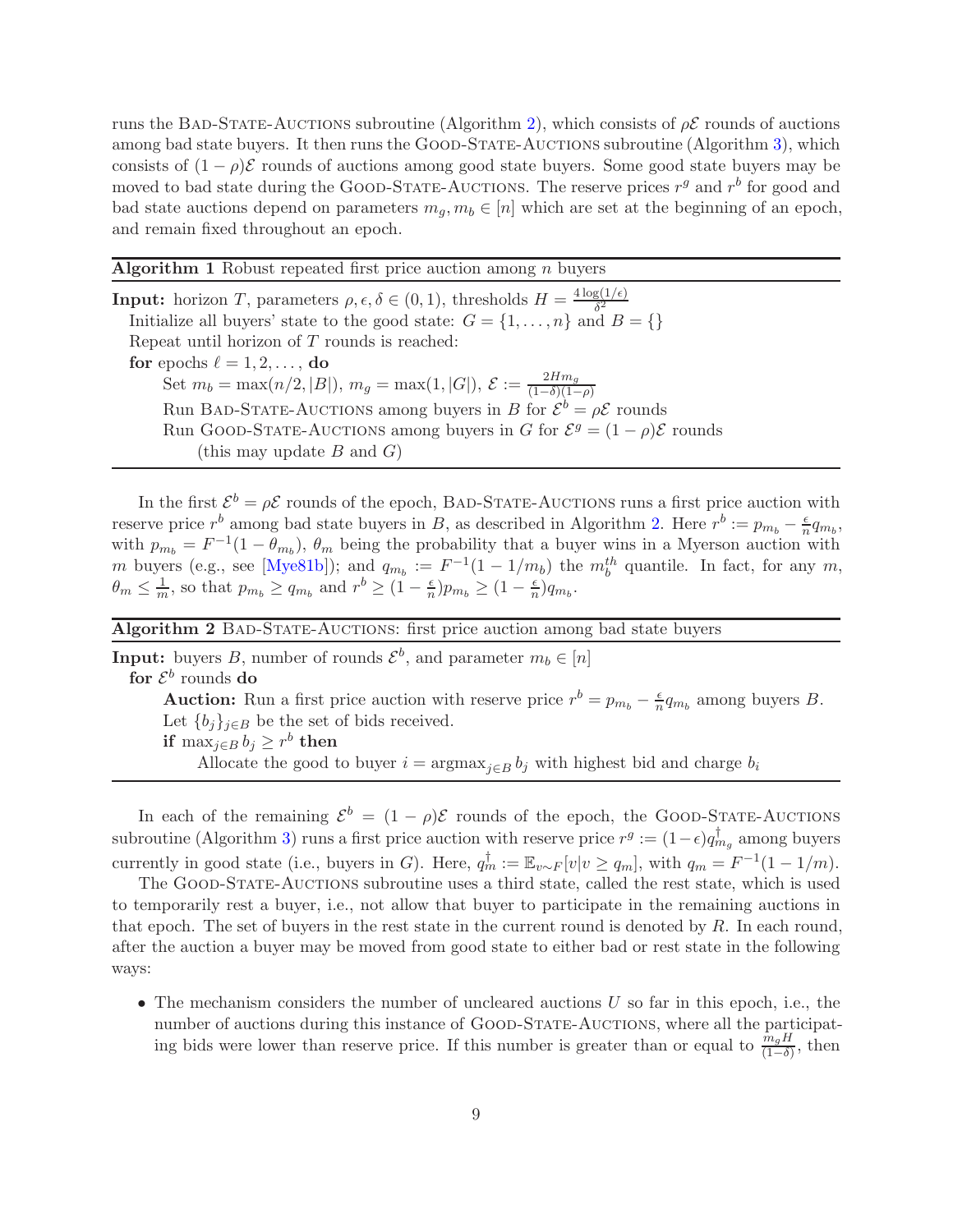any good state buyer  $(i \in G)$  whose bid  $b_i$  in this round was smaller than the reserve price, is moved to bad state.

• For every buyer currently in good state  $(i \in G)$ , the mechanism considers the number of allocations  $A_i$  received by the buyer so far in this epoch. If this is  $\geq H$ , the buyer is moved to the rest state.

In the first step, the mechanism checks if the number of uncleared auctions is significantly above the statistically expected number. And, if so, from there on, the mechanism punishes every participating buyer who bids below reserve price. This step is aimed to ensure that the lookahead buyers are incentivized to bid above reserve price in rounds where their private valuations are high enough. To understand the intuition behind the second step, observe that given the epoch length of  $O(m_q)$ , statistically, any given buyer is expected to have the highest valuation among  $m_q$  buyers for roughly a constant number of steps in every epoch. Thus, the second step is intended to ensure that a buyer does not win too many auctions (perhaps at cost of negative immediate utility for some rounds) in order to deprive other buyers of allocations and potentially cause the mechanism to move them to bad state.

| Algorithm 3 GOOD-STATE-AUCTIONS: first price auction among good state buyers |  |  |
|------------------------------------------------------------------------------|--|--|

**Input:** buyers G, number of rounds  $\mathcal{E}^g$ , parameters  $\epsilon, \rho, \delta \in (0, 1)$  and  $m_g \in [n]$ , threshold H Initialize state  $R = \{\}$  and counters  $U = 0$  and, for all  $i \in G$ ,  $A_i = 0$ for  $\mathcal{E}^g$  rounds do **Auction:** Run a first price auction with reserve price  $r^g = (1 - \epsilon) q_{m_g}^{\dagger}$  among buyers in G Let  $i = \arg \max_{j \in G} b_j$  be the buyer with highest bid if  $b_i \geq r^g$  then Allocate the good to buyer i and charge  $b_i$ Update the number of allocations to buyer i:  $A_i = A_i + 1$ else Update the number of uncleared auctions:  $U = U + 1$ Move buyers between states: if  $U \geq \frac{m_g H}{1-\delta}$  $\frac{n_g H}{1-\delta}$  then move buyers in G with bid lower than  $r^g$  to B: Update  $B = B \cup \{i \in G : b_i < r^g\}$  and  $G = G \setminus \{i : b_i < r^g\}$ if  $A_i \geq H$  then move buyer i to rest state: Update  $R = R \cup \{i\}$  and  $G = G \setminus \{i\}$ Move all rest state buyers back to good state:  $G = G \cup R$ 

# <span id="page-9-0"></span>4 Revenue Analysis: Main Result

Our main result is that the mechanism presented in the previous section extracts a constant factor of optimal revenue  $q_{n_{\text{soph}}}^{\dagger} + \text{Rev}^{\text{Mye}}(n_{\text{naive}})$  from  $n_{\text{soph}}$  sophisticated buyers and  $n_{\text{naive}}$  naive buyers. To formally state this result, we first define the sophisticated buyers and naive buyers. This involves defining the set of experts used by learning buyers. In general, an expert bidding strategy can be any arbitrary mapping from historical information and current valuation to bid. However, being able to learn the best strategy in such an arbitrary set makes too strong an assumption on learning abilities of the buyer. In fact, it is sufficient for our mechanism to have learning buyers that can compete against a restricted set of experts, as defined below.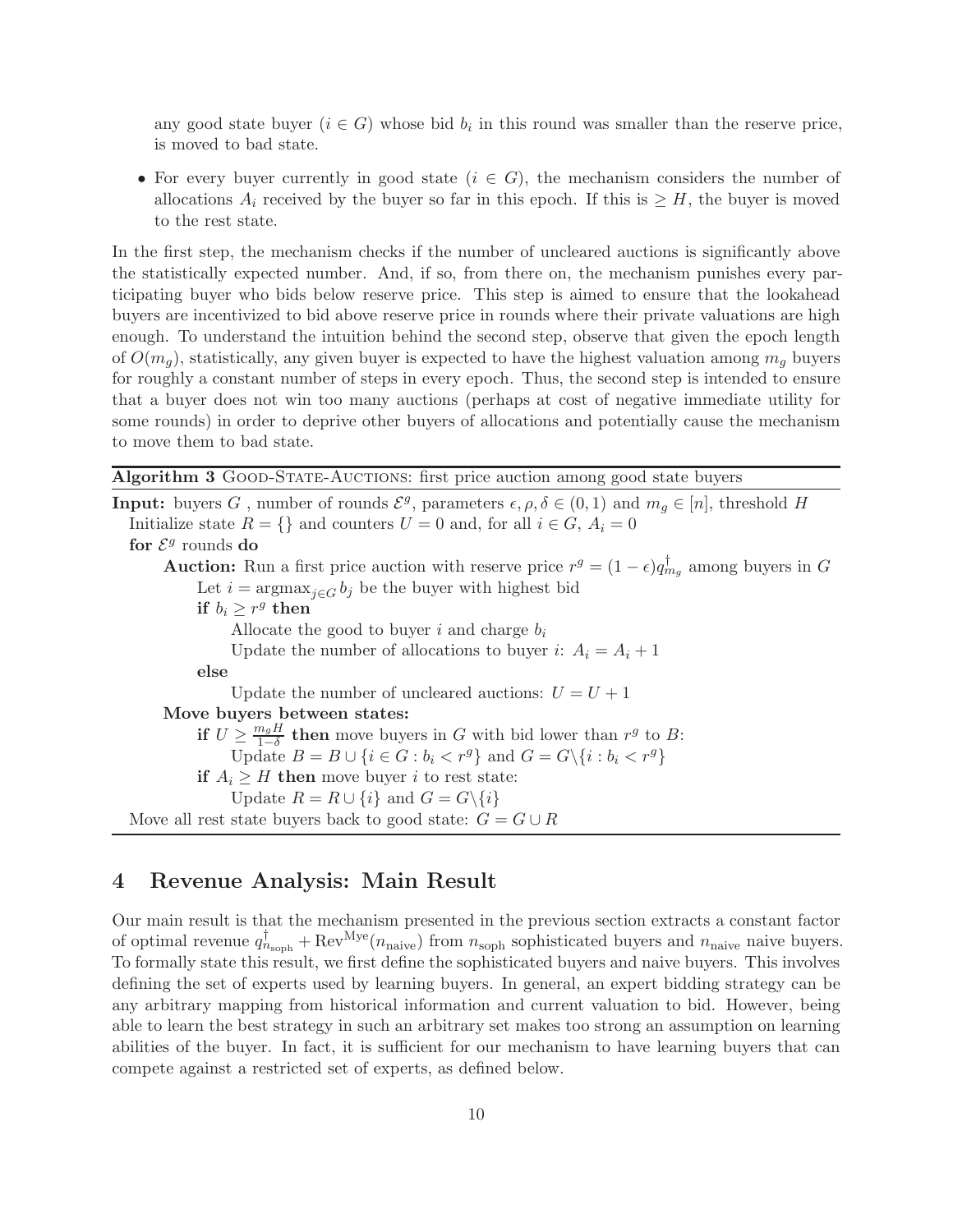<span id="page-10-1"></span>**Definition 10** (Expert set E). Let  $h_{i,t-1}$  be a fixed size projection of history  $H_{t-1}$  containing the following information: the buyer i's state (whether it is bad or good/rest) in round t, the number of buyers in good and bad state, and the number of uncleared auctions so far in the current epoch. Let H denote the set of  $(2 \times n \times \mathcal{E}_{max})$  possible values of  $h_{i,t}$ ,  $\forall i, t$ . Then, set of experts E is defined as mappings from this projected history and current valuation to a bid, i.e.,  $E = \{f : \mathcal{H} \times V \to V\}$ .

Here,  $\overline{V}$  is a discretized (to arbitrary accuracy) range of valuations, in order to obtain a finite set of experts. Given  $h_{i,t-1}$ , and valuation  $v_{i,t}$ , an expert strategy  $f \in E$  suggests bid  $b_{i,t} = f(h_{i,t-1}, v_{i,t})$ to buyer i in round t.

We are now ready to formally define sophisticated and naive buyers.

**Definition 11** (Sophisticated and Naive buyers). Sophisticated buyers are defined as the buyers who are either k-lookahead, for  $k \geq \frac{80 \log(\epsilon^{-1})n}{\epsilon^3(1-\epsilon)^2(1-\epsilon)}$  $\frac{\partial \phi_{\text{log}(k)}(n)}{\partial \phi_{\text{log}(1-\epsilon)}(1-\rho)} = \Theta(n)$ , or no-policy-regret learners against some set of experts containing E. Naïve buyers are defined as buyers who are either myopic, or are no-regret learners against some set of experts containing E.

<span id="page-10-0"></span>Theorem 1. Assuming all myopic and k-lookahead buyers play undominated strategies, the expected per round revenue of the mechanism described in Algorithm [1-](#page-8-0)[3,](#page-9-0) with  $\epsilon \in (0,1)$ ,  $\delta = \epsilon$ ,  $\rho \leq \frac{\epsilon(1-\epsilon)^4}{12}$ , is at least

$$
\Theta(1)\left(q_{n_{soph}}^\dagger + {\rm Rev}^{\rm Mye}(n_{naive})\right) - o(1),
$$

where  $n_{soph}$ ,  $n_{naive}$  is the number of sophisticated and naive buyers, respectively. More precisely, the expected per round revenue is at least

$$
(1 - \epsilon) \frac{1}{4} \cdot q_{n_{soph}}^{\dagger} + \frac{\rho(1 - \epsilon)}{2} \left(1 - \frac{1}{e}\right) \text{Rev}^{\text{Mye}}(n_{naive}) - o(1)
$$

where  $q_n^{\dagger} = \mathbb{E}_{v \sim F}[v|v \ge q_n]$ , with  $q_n = F^{-1}(1 - 1/n)$  being the n<sup>th</sup> quantile for the valuation distribution, and  $q_0^{\dagger} = 0$ . Rev<sup>Mye</sup>(n) is the optimal revenue in a single-item auction with n buyers.

The proof of Theorem [1](#page-10-0) consists of four parts. We first give revenue and utility bounds that apply to any buyer, then characterize undominated strategies for myopic/lookahead buyers, and no-regret strategies for learners, and finally combine these parts. We give an overview of each part here and defer lemma statements and their proofs to the appendix.

**General revenue and utility analysis (Appendix [B\)](#page-15-1).** We first establish in Lemma [1](#page-16-0) that, if G is the set of good state buyers at the end of an epoch, then the expected revenue from GOOD-STATE-AUCTIONS during that epoch is at least  $|G|Hr<sup>g</sup>$ . This lower bound on revenue from good state buyers is obtained by observing that each buyer who ends an epoch in good state must have either been allocated the item (and paid at least  $r<sup>g</sup>$ ) during at least H rounds of this epoch to be moved to a rest state, or must have bid at least  $r^g$  at each round where  $U \geq m_g H/(1-\delta)$ . In Lemma [2,](#page-16-1) we show that if the bid of bad state buyers B is at least  $r<sup>b</sup>$  when their value is larger than  $r<sup>b</sup>$ , then the expected revenue per round of BAD-STATE-AUCTIONS is at least  $(1 - \epsilon)(1 - 1/e)\frac{|B|}{m_b}$  $\frac{|B|}{m_b} \text{Rev}^{\text{Mye}}(m_b).$ 

A main part of the overall revenue analysis is to argue that sophisticated buyers are incentivized to remain in good state, irrespectively of other buyers' bids. To show this, we establish a lower bound on the utility achievable in good state and an upper bound on the utility achievable in bad state. To establish the lower bound, we analyze a strategy called the good strategy  $s<sup>g</sup>$  (Definition [12\)](#page-17-0)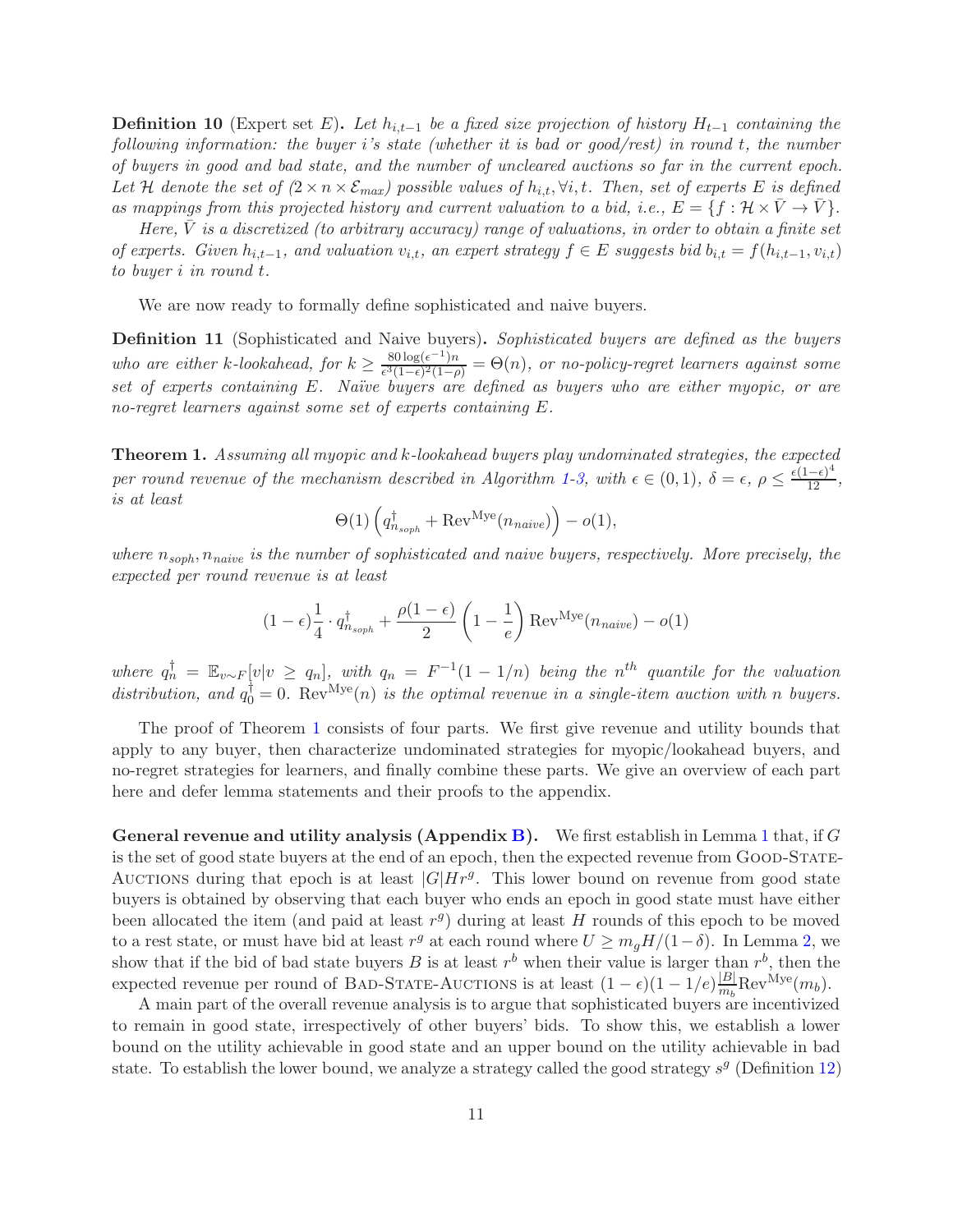that never moves a buyer to the bad state. When  $U < m_g H/(1 - \delta)$ ,  $s^g$  bids  $r^g = (1 - \epsilon) q_{m_g}^{\dagger}$  if  $v_i \ge q_{m_g}$ , and 0 otherwise. When  $U \ge m_g H/(1-\delta)$ ,  $s^g$  bids  $r^g$ . In Lemma [3,](#page-17-1) we lower bound the expected utility obtained by strategy  $s<sup>g</sup>$  over an epoch. The crucial component of the mechanism which allows this bound is temporarily moving buyers who have already been allocated enough (more than statistically expected) number of items to the rest state. This temporarily removes such buyers from good state auctions, and guarantees to any buyer  $i \in G$  a minimum number of rounds in each epoch where i can get the item if it bids above the reserve price. In Lemma [4,](#page-17-2) we upper bound the expected utility achievable by any bad state buyer.

### Undominated strategies for buyers with heterogeneous lookahead attitudes (Appendix [C\)](#page-18-0).

The main lemma for this part (Lemma [5\)](#page-18-1) shows that a k-lookahead buyer, for k large enough, never enters the bad state. To show this, we consider a round where a buyer  $i \in G$  faces the threat to be sent to a bad state if it bids below  $r<sup>g</sup>$ . In Lemma [7,](#page-19-0) we lower bound the k-lookahead utility obtained by strategy  $s^g$ , which maintains i in good state, in such a round. Lemma [6](#page-19-1) then upper bounds the k-lookahead utility of any strategy bidding below  $r<sup>g</sup>$  in such a round, which would send the buyer to a bad state. Lemma [5](#page-18-1) then combines these two bounds to show that any strategy that sends a k-lookahead buyer to a bad state is dominated by strategy  $s<sup>g</sup>$ . A main difficulty in combining these two lemmas is that the epoch lengths and the reserve prices vary at each epoch, and we need to compare utilities from different epochs. We show in Lemma [9](#page-21-0) that a myopic buyer bids at least the reserve price  $r^b$  when it has value at least  $r^b$  in bad state.

Strategies of no-regret buyers with heterogeneous learning behaviors (Appendix [D\)](#page-21-1). We show in Lemma [10](#page-21-2) that a buyer that goes to a bad state has high policy-regret compared to an expert that plays strategy  $s<sup>g</sup>$ , which implies that a no-policy regret learner must remain in good state in all but  $o(T)$  rounds. A difficulty here is to argue that there is gap between the utility a buyer going to a bad state and the utility of an expert following the good strategy, where the utilities are evaluated over different trajectories of adversarial inputs. In Lemma [11,](#page-22-0) we give a condition under which a no-regret learner in bad state must bid at least the reserve price  $r<sup>b</sup>$  when its value is larger than  $r^b$  in all but  $o(T)$  rounds. An important subtlety for no-regret learners is that due to the other buyers, a learner is not guaranteed to win a bad state auction and obtain positive utility when it bids at least  $r^b$ .

**Main result (Appendix [E\)](#page-23-0).** We combine the three previous parts to lower bound the revenue achieved by the mechanism and obtain Theorem [1.](#page-10-0) A last non-trivial argument needed is that if a naive buyer remains in good state, we obtain at least a much revenue from that buyer as if it was in bad state, regardless of how many buyers are in good and bad state.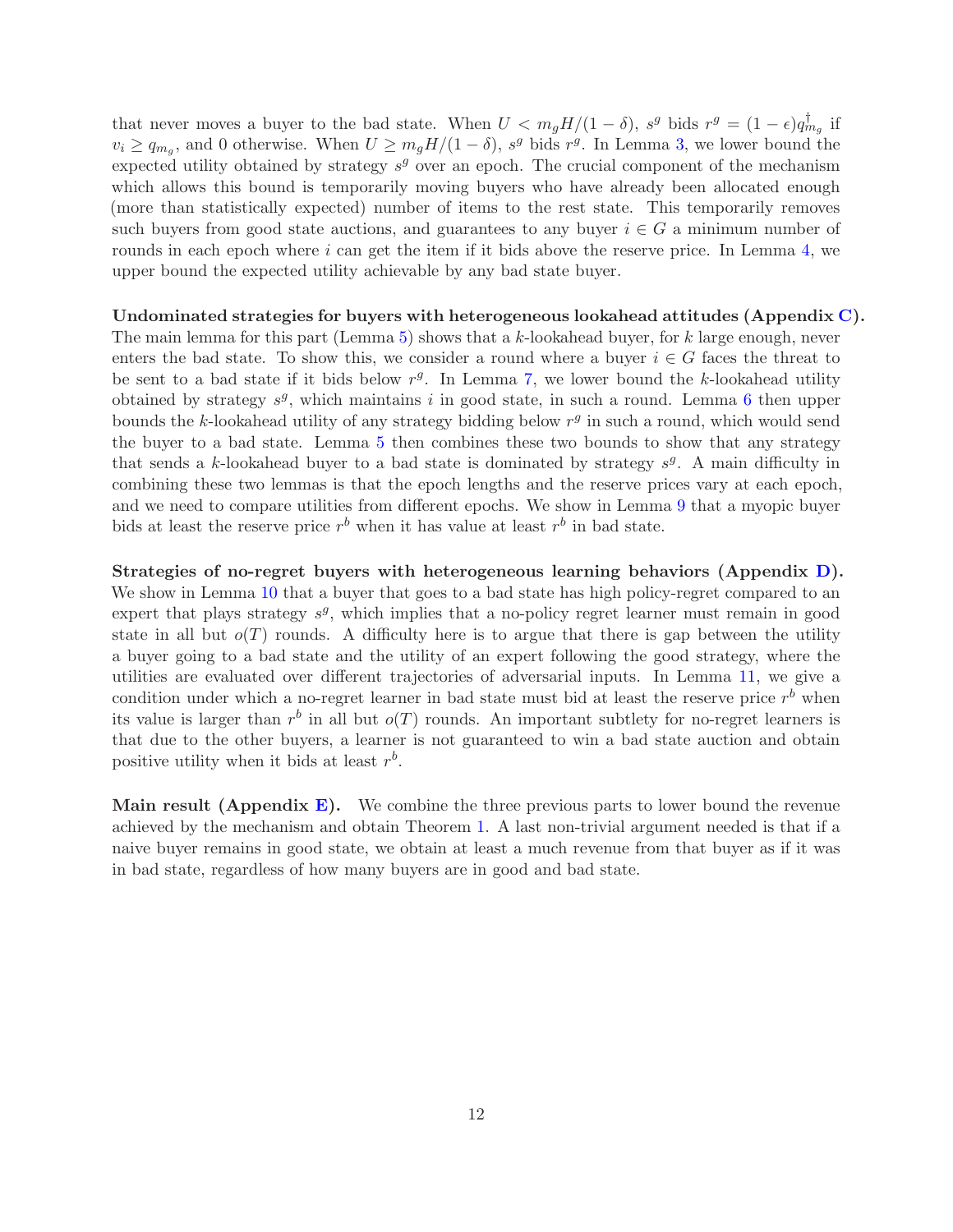## References

- <span id="page-12-11"></span>[ACBFS03] Peter Auer, Nicolò Cesa-Bianchi, Yoav Freund, and Robert E. Schapire. The nonstochastic multiarmed bandit problem. SIAM J. Comput., 32(1):48–77, January 2003.
- <span id="page-12-4"></span>[ada] adage.com. Google's ad manager will move to first-price auction. <https://adage.com/article/digital/google-adx-moving-a-price-auction/316894/>.
- <span id="page-12-5"></span>[ade] adexchanger.com. Rubicon joins first-price auction club; diageo is latest brand to demand more transparency. <https://adexchanger.com/ad-exchange-news/tuesday-12122017//>.
- <span id="page-12-0"></span>[ADH16] Itai Ashlagi, Constantinos Daskalakis, and Nima Haghpanah. Sequential mechanisms with ex-post participation guarantees. In Proceedings of the 2016 ACM Conference on Economics and Computation, EC '16, Maastricht, The Netherlands, July 24-28, 2016, pages 213–214, 2016.
- <span id="page-12-2"></span>[ADMS18] Shipra Agrawal, Constantinos Daskalakis, Vahab S. Mirrokni, and Balasubramanian Sivan. Robust repeated auctions under heterogeneous buyer behavior. In Proceedings of the 2018 ACM Conference on Economics and Computation, Ithaca, NY, USA, June 18-22, 2018, page 171, 2018.
- <span id="page-12-12"></span>[ADT12] Raman Arora, Ofer Dekel, and Ambuj Tewari. Online bandit learning against an adaptive adversary: from regret to policy regret. In ICML. icml.cc / Omnipress, 2012.
- <span id="page-12-10"></span>[AS13] Susan Athey and Ilya Segal. An efficient dynamic mechanism. Econometrica, 81(6):2463–2485, 2013.
- <span id="page-12-9"></span>[Bat05] Marco Battaglini. Long-term contracting with markovian consumers. American Economic Review, 95(3):637–658, 2005.
- <span id="page-12-7"></span>[BB84] David P. Baron and David Besanko. Regulation and information in a continuing relationship. Information Economics and Policy,  $1(3):267 - 302$ , 1984.
- <span id="page-12-8"></span>[Bes85] David Besanko. Multi-period contracts between principal and agent with adverse selection. Economics Letters,  $17(12):33 - 37$ , 1985.
- <span id="page-12-6"></span>[BLP06] Moshe Babaioff, Ron Lavi, and Elan Pavlov. Single-value combinatorial auctions and implementation in undominated strategies. In Proceedings of the Seventeenth Annual ACM-SIAM Symposium on Discrete Algorithm, SODA '06, pages 1054–1063, 2006.
- <span id="page-12-1"></span>[BML17] Santiago R. Balseiro, Vahab S. Mirrokni, and Renato Paes Leme. Dynamic mechanisms with martingale utilities. In *Proceedings of the 2017 ACM Conference on Economics* and Computation, EC '17, Cambridge, MA, USA, June 26-30, 2017, page 165, 2017.
- <span id="page-12-3"></span>[BMLZ19] Santiago R. Balseiro, Vahab S. Mirrokni, Renato Paes Leme, and Song Zuo. Dynamic double auctions: Towards first best. In Proceedings of the Thirtieth Annual ACM-SIAM Symposium on Discrete Algorithms, SODA 2019, San Diego, California, USA, January 6-9, 2019, pages 157–172, 2019.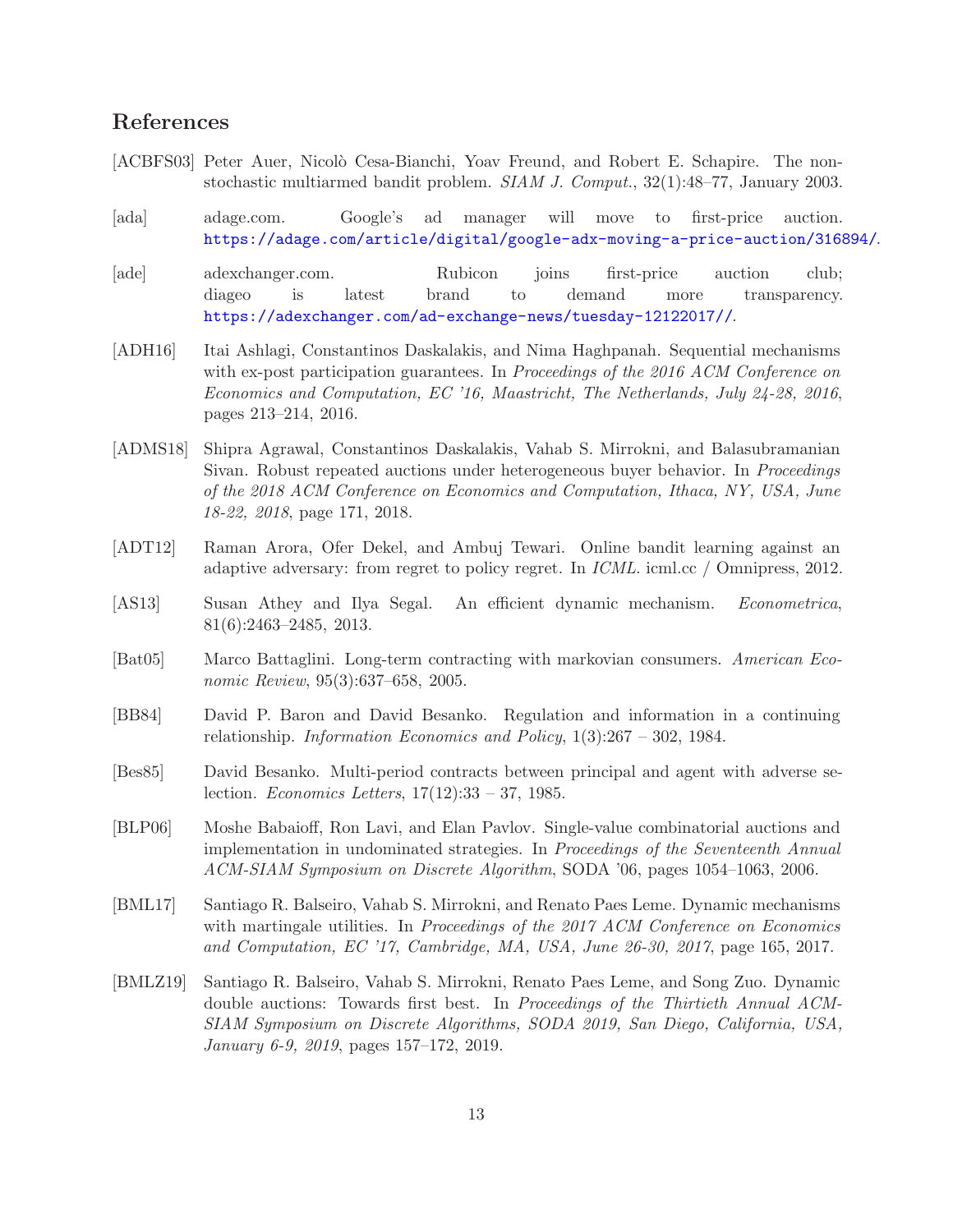- <span id="page-13-0"></span>[BMSW18] Mark Braverman, Jieming Mao, Jon Schneider, and Matthew Weinberg. Selling to a no-regret buyer. In Proceedings of the 2018 ACM Conference on Economics and Computation, Ithaca, NY, USA, June 18-22, 2018, pages 523–538, 2018.
- <span id="page-13-4"></span>[BS15] Dirk Bergemann and Philipp Strack. Dynamic revenue maximization: A continuous time approach. Journal of Economic Theory, 159, Part B:819 – 853, 2015. Symposium Issue on Dynamic Contracts and Mechanism Design.
- <span id="page-13-5"></span>[CDKS16] Shuchi Chawla, Nikhil R. Devanur, Anna R. Karlin, and Balasubramanian Sivan. Simple pricing schemes for consumers with evolving values. In Proceedings of the Twenty-Seventh Annual ACM-SIAM Symposium on Discrete Algorithms, SODA 2016, Arlington, VA, USA, January 10-12, 2016, pages 1476–1490, 2016.
- <span id="page-13-2"></span>[CH00] Pascal Courty and Li Hao. Sequential screening. Review of Economic Studies, 67(4):697–717, 2000.
- <span id="page-13-11"></span>[CHMS10] Shuchi Chawla, Jason D. Hartline, David L. Malec, and Balasubramanian Sivan. Multiparameter mechanism design and sequential posted pricing. In Proceedings of the 42nd ACM Symposium on Theory of Computing, STOC 2010, Cambridge, Massachusetts, USA, 5-8 June 2010, pages 311–320, 2010.
- <span id="page-13-1"></span>[dig] digiday.com. Programmatic advertising is preparing for the first-price auction era. https://digiday.com/marketing/programmatic-advertising-readying-first-price-auction-
- <span id="page-13-9"></span>[dKaS92] J. de Kleer and O. Raiman andMark Shirley. One step lookahead is pretty good. Readings in Model-Based Diagnosis, pages 138–142,, 1992.
- <span id="page-13-7"></span>[DPS15] Nikhil R. Devanur, Yuval Peres, and Balasubramanian Sivan. Perfect bayesian equilibria in repeated sales. In Proceedings of the Twenty-Sixth Annual ACM-SIAM Symposium on Discrete Algorithms, SODA 2015, San Diego, CA, USA, January 4-6, 2015, pages 983–1002, 2015.
- <span id="page-13-3"></span>[ES07] Peter Eso and Balzs Szentes. Optimal information disclosure in auctions and the handicap auction. *Review of Economic Studies*, 74(3):705–731, 2007.
- <span id="page-13-10"></span>[FS95] Yoav Freund and Robert E. Schapire. A decision-theoretic generalization of on-line learning and an application to boosting. In Proceedings of the Second European Conference on Computational Learning Theory, EuroCOLT '95, pages 23–37, London, UK, UK, 1995. Springer-Verlag.
- <span id="page-13-6"></span>[FVB06] Drew Fudenberg and J Miguel Villas-Boas. Behavior-based price discrimination and customer recognition. Handbook on economics and information systems, 1:377–436, 2006.
- <span id="page-13-8"></span>[ILPT17] Nicole Immorlica, Brendan Lucier, Emmanouil Pountourakis, and Samuel Taggart. Repeated sales with multiple strategic buyers. In Proceedings of the 2017 ACM Conference on Economics and Computation, EC '17, Cambridge, MA, USA, June 26-30, 2017, pages 167–168, 2017.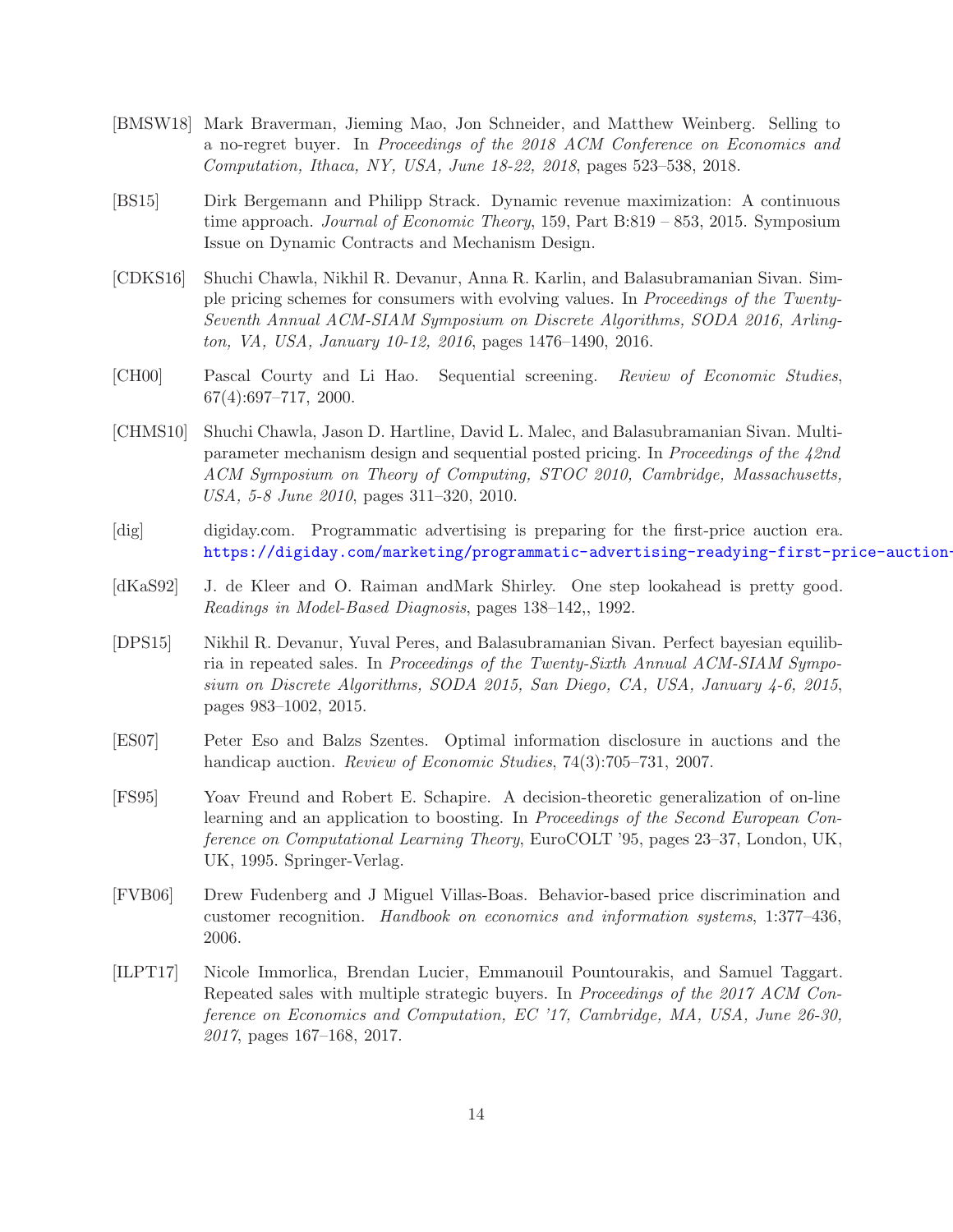- <span id="page-14-5"></span>[KLN13] Sham M Kakade, Ilan Lobel, and Hamid Nazerzadeh. Optimal dynamic mechanism design and the virtual-pivot mechanism. Operations Research, 61(4):837–854, 2013.
- <span id="page-14-2"></span>[LP17] Siqi Liu and Christos-Alexandros Psomas. On the competition complexity of dynamic mechanism design. CoRR, abs/1709.07955, 2017.
- <span id="page-14-1"></span>[MLTZ16] Vahab S. Mirrokni, Renato Paes Leme, Pingzhong Tang, and Song Zuo. Dynamic auctions with bank accounts. In Proceedings of the Twenty-Fifth International Joint Conference on Artificial Intelligence, IJCAI 2016, New York, NY, USA, 9-15 July 2016, pages 387–393, 2016.
- <span id="page-14-3"></span>[MLTZ18] Vahab S. Mirrokni, Renato Paes Leme, Pingzhong Tang, and Song Zuo. Nonclairvoyant dynamic mechanism design. In Proceedings of the 2018 ACM Conference on Economics and Computation, Ithaca, NY, USA, June 18-22, 2018, page 169, 2018.
- <span id="page-14-11"></span>[MTV12] Vahab S. Mirrokni, Nithum Thain, and Adrian Vetta. A theoretical examination of practical game playing: Lookahead search. In Algorithmic Game Theory - 5th International Symposium, SAGT 2012, pages 251–262, 2012.
- <span id="page-14-4"></span>[Mye81a] R. Myerson. Optimal auction design. Mathematics of Operations Research, 6:58–73, 1981.
- <span id="page-14-12"></span>[Mye81b] Roger B. Myerson. Optimal auction design. Math. Oper. Res., 6(1):58–73, February 1981.
- <span id="page-14-8"></span>[Nau83] Dana S. Nau. Decision quality as a function of search depth on game trees. J. ACM, 30(4):687–708, 1983.
- <span id="page-14-0"></span>[PPPR16] Christos Papadimitriou, George Pierrakos, Christos-Alexandros Psomas, and Aviad Rubinstein. On the complexity of dynamic mechanism design. In Proceedings of the Twenty-seventh Annual ACM-SIAM Symposium on Discrete Algorithms, SODA '16, pages 1458–1475, Philadelphia, PA, USA, 2016. Society for Industrial and Applied Mathematics.
- <span id="page-14-6"></span>[PST14] Alessandro Pavan, Ilya Segal, and Juuso Toikka. Dynamic mechanism design: A myersonian approach. Econometrica, 82(2):601–653, 2014.
- <span id="page-14-7"></span>[Sim55] Herbert A. Simon. A behavioral model of rational choice. 69(1):99–118, 1955.
- <span id="page-14-9"></span>[SKN09] E. Sefer, U. Kuter, and D. Nau. Real-time a\* search with depth-k lookahead. In Proceedings of the International Symposium on Combinatorial Search, 2009.
- <span id="page-14-10"></span>[SW94] Dale Stahl and Paul Wilson. Experimental evidence on players' models of other players. Journal of Economic Behavior & Organization, 25(3):309–327, 1994.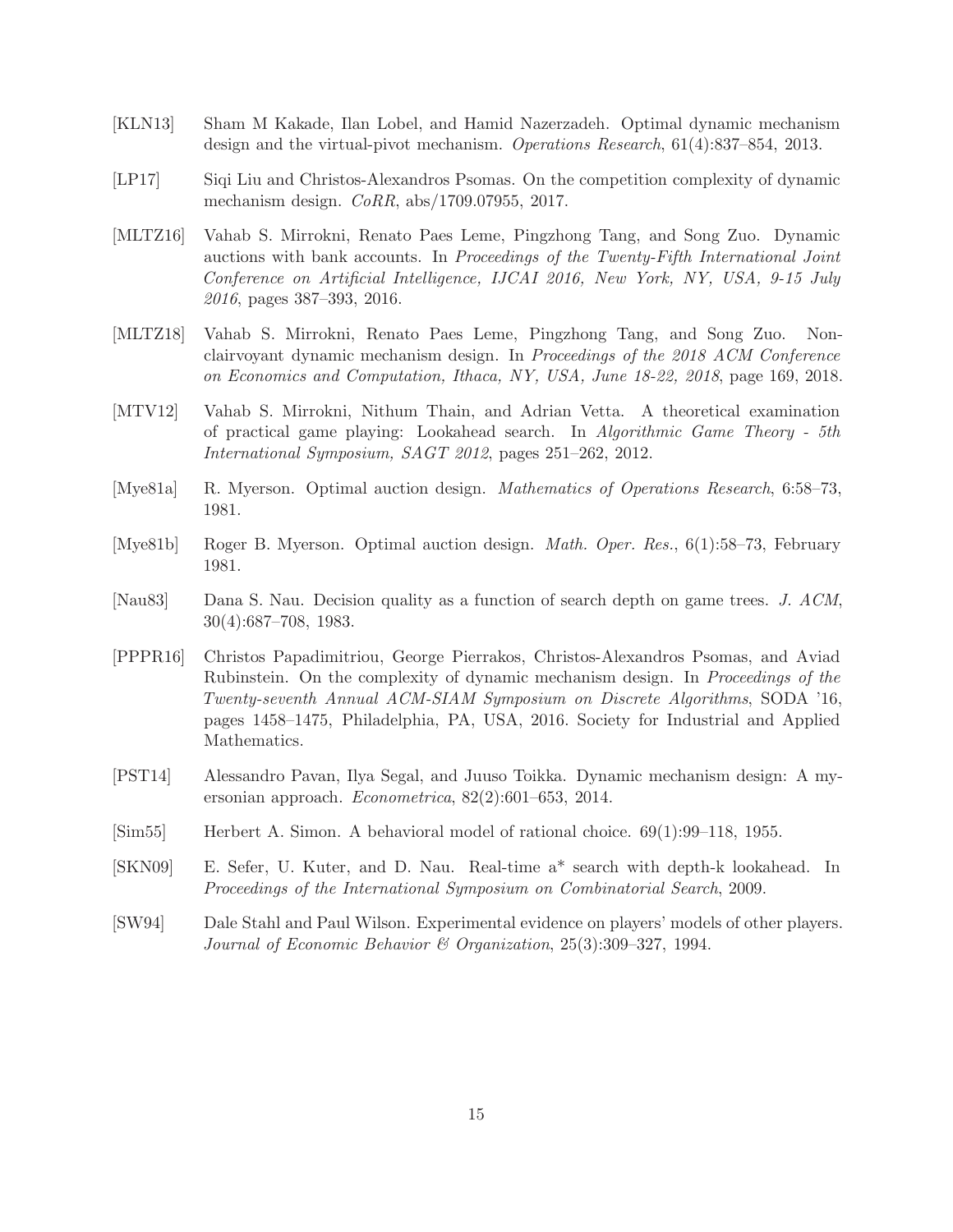## <span id="page-15-0"></span>A Proof for Revenue Upper Bound

**Upper bound on revenue.** In a setting with just  $n_{\text{naive}}$  naive buyers and no other buyers (for e.g., just  $n_{\text{naive}}$  myopic buyers), it is impossible to get more than  $\text{Rev}^{\text{Mye}}(n_{\text{naive}})$  per round, i.e., the optimal revenue in a single-round auction obtainable from Myerson's auction [\[Mye81a\]](#page-14-4). In a setting with just  $n_{\rm{soph}}$  sophisticated buyers (and no other buyers), it is impossible to get more than  $\mathbb{E}_{v_1 \sim F, ..., v_{n_{\text{soph}}}} \sim F \left[ \max(v_1, \ldots, v_{n_{\text{soph}}} ) \right]$  as revenue is upper bounded by the maximum valuation. It is easy to show that  $\mathbb{E}_{v_1 \sim F, ..., v_{n_{\text{soph}} \sim F}} \left[ \max(v_1, ..., v_{n_{\text{soph}}} \right] \leq q_{n_{\text{soph}}}^{\dagger} = \mathbb{E}_{v \sim F} \left[ v \mid v \geq F^{-1}(1 - 1/n_{\text{soph}}) \right]$ . To see this, note that because a buyer has the largest value among  $n_{\rm soph}$  buyers (with ties broken uniformly) with probability  $\frac{1}{n_{\text{soph}}},$ 

$$
\mathbb{E}_{v_1 \sim F, \dots, v_{n_{\text{soph}}}} \sim F \left[ \max(v_1, \dots, v_{n_{\text{soph}}} ) \right] = \sum_{i=1}^{n_{\text{soph}}} \frac{1}{n_{\text{soph}}} \mathbb{E}_{v_1 \sim F, \dots, v_{n_{\text{soph}}} \sim F} \left[ v_i | v_i = \max(v_1, \dots, v_{n_{\text{soph}}} ) \right].
$$

Now, since the expected value of a buyer conditioned on an event happening with probability  $1/n_{\text{soph}}$  is at most  $\mathbb{E}_{v \sim F} \left[ v \middle| v \geq F^{-1}(1 - 1/n_{\text{soph}}) \right] = q_{n_{\text{soph}}}^{\dagger}$ , the inequality follows.

Now, combining these, we claim that in a setting with  $n_{\rm soph}$  sophisticated buyers and  $n_{\rm naive}$ naive buyers, the total revenue achievable is at most  $q_{n_{\text{soph}}}^{\dagger} + \text{Rev}^{Mye}(n_{\text{naive}})$ . Indeed, if we were able to achieve more than this, then either the revenue contribution from the sophisticated buyers is more than  $q_{n_{\text{soph}}}^{\dagger}$  or the naive buyers is more than  $\text{Rev}^{\text{Mye}}(n_{\text{naive}})$  — neither of this is possible because if that was true then in a setting with just the  $n_{\rm sonh}$  sophisticated buyers or just the  $n_{\rm naive}$ naive buyers we could have simulated the rest of the buyers by adding dummy buyers and discarded the revenue contributed by dummy buyers to obtain more revenue than  $q_{n_{\text{soph}}}^{\dagger}$  or  $\text{Rev}^{Mye}(n_{\text{naive}})$ .

## <span id="page-15-1"></span>B General Revenue and Utility Analysis

The analysis shows that, up to constant factors, the mechanism extracts the optimal  $q_{n_{\text{soph}}}^{\dagger}$  + Rev<sup>Mye</sup>( $n_{\text{naive}}$ ) revenue from  $n_{\text{soph}}$  sophisticated buyers and  $n_{\text{naive}}$  naïve buyers. In Section [B.1,](#page-16-2) we first provide separate bounds on the revenue from good and bad state buyers in Lemma [1](#page-16-0) and Lemma [2](#page-16-1) respectively.

The main part of the analysis is to argue that sophisticated buyers, either k-lookahead buyers for large enough  $k$  or no-policy-regret learners, are incentivized to remain in the good state. We show that any strategy which leads to the bad state is a dominated strategy for  $k$ -lookahead buyers (and has large regret for no-policy regret learners). To show this, in Section [B.2,](#page-16-3) we provide lower and upper bounds on the utility achievable by a buyer in the good and bad state in Lemma [3](#page-17-1) and Lemma [4,](#page-17-2) respectively.

These utility bounds are used Section [C](#page-18-0) and Section [D](#page-21-1) to argue that (a)  $k$ -lookahead buyers for large enough  $k$  (Lemma [5\)](#page-18-1) and no-policy-regret buyers (Lemma [10\)](#page-21-2) have incentive to stay in good state for most rounds, and (b) in bad state, myopic buyers (Lemma [9\)](#page-21-0) and learning buyers (Lemma [11\)](#page-22-0) have incentive to bid above reserve price when their private valuation is large enough.

Finally in Section [E,](#page-23-0) we combine all these observations to lower bound the revenue achieved given a pool of heterogeneous lookahead and learning buyers, and prove our main result.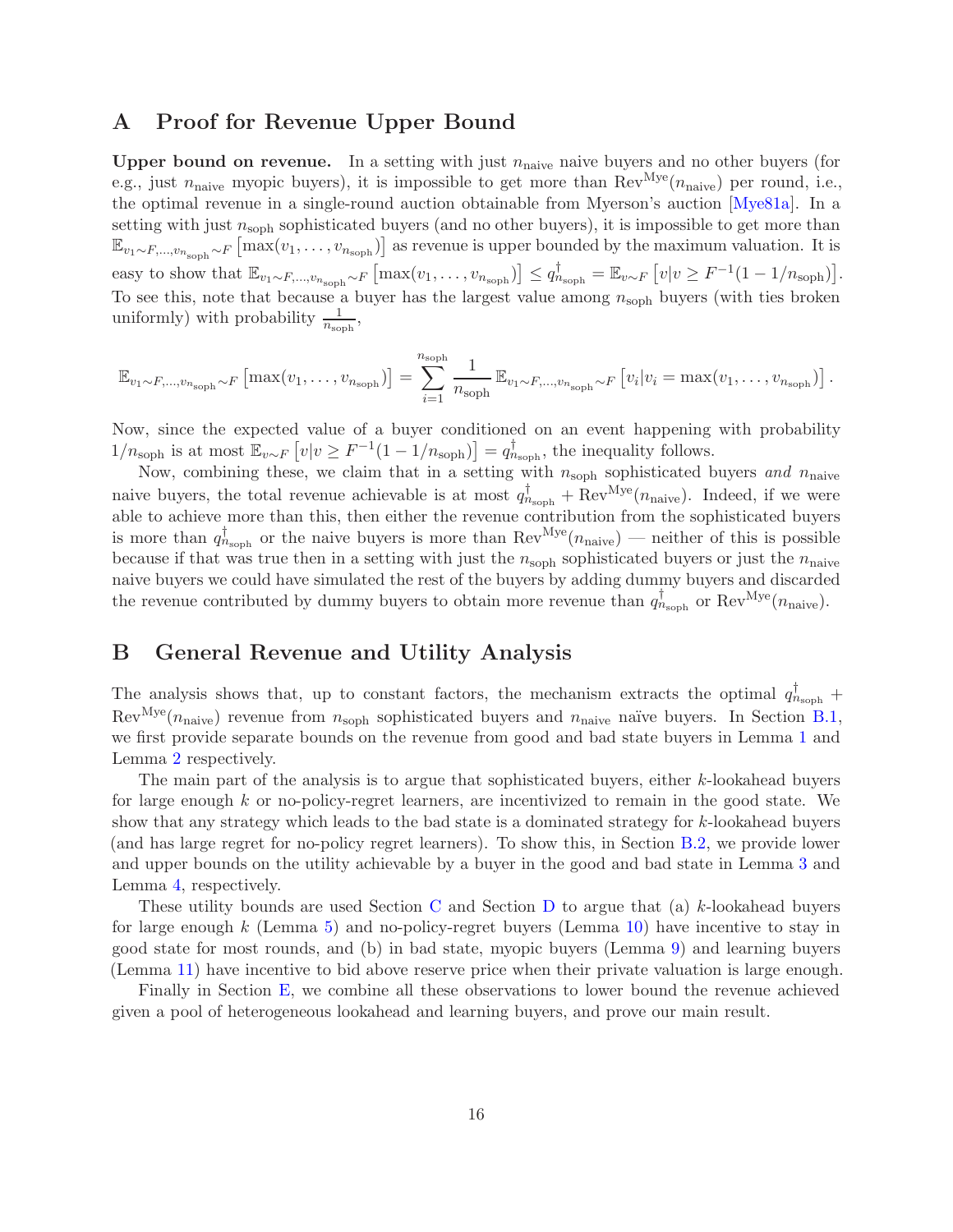### <span id="page-16-2"></span>B.1 Revenue analysis from good and bad state auctions

We give bounds on the revenue achieved by GOOD-STATE-AUCTIONS and BAD-STATE-AUCTIONS. These are general bounds which hold for both lookahead and learning buyers.

<span id="page-16-0"></span>Lemma 1. Let G be the set of good state buyers at the end of an epoch. Then, total expected revenue from GOOD-STATE-AUCTIONS during that epoch is at least  $|G|H(1-\epsilon)q_{mg}^{\dagger}$ .

Proof. Let G be the good state buyers at the end of an epoch of the mechanism. Consider the round during that epoch at which the number U of uncleared auctions reaches  $\frac{m_g H}{1-\delta}$ . Such a step must exist because total number of allocations is at most  $m_gH$  ( $m_g$  is the number of good state buyers at the beginning of that epoch) but the number of good state auctions in this epoch is  $(1-\rho)\mathcal{E} = \frac{2m_gH}{1-\delta}$  $\frac{m_g H}{1-\delta}$ . Suppose that at this round, some buyer in G is in good state (i.e., hasn't yet been moved to rest state). Every such buyer must bid  $r<sup>g</sup>$  or above in each of the remaining rounds of the epoch, until that buyer is moved to the rest state; otherwise, the mechanism would have pushed this buyer to a bad state and this buyer would not be in G at the end of this epoch. This means that before the end of the epoch: either all of the buyers in  $G$  were moved to rest state so that revenue was at least  $|G|Hr<sup>g</sup>$ ; or all the remaining auctions (after the number of uncleared auctions reached the threshold) cleared because some bid exceeded reserve price, so that the number of uncleared auctions is bounded by the threshold  $\frac{m_g H}{1-\delta}$ , and the number of goods sold through the good state auctions is at least  $(1 - \rho)\mathcal{E} - \frac{m_g H}{1 - \delta} \geq m_g H$ , giving revenue of at least  $r^g |G|H$ .  $\Box$ 

### Revenue from bad state auctions.

<span id="page-16-1"></span>**Lemma 2.** Let  $B$  be set of bad state buyers in the beginning of an epoch. Suppose that in every round of BAD-STATE-AUCTIONS during this epoch where the set of buyers  $i \in B$  with  $v_{i,t} \geq p_{m_b}$  is non-empty, at least one such buyer is guaranteed to bid  $r<sup>b</sup>$  or more. Then, total expected revenue from that epoch is at least  $(1-\epsilon)(1-\frac{1}{e})$  $(\frac{1}{e})\cdot\frac{|B|}{m_b}$  $\frac{|B|}{m_b}\text{Rev}^{\text{Mye}}(m_b)\mathcal{E}^b$ , where expectation is taken over valuations  $v_{i,t}, i \in B, t \in \mathcal{E}^b$ .

*Proof.* Recall  $r^b = p_{m_b} - \frac{\epsilon}{n}$  $\frac{\epsilon}{n}q_{m_b} \geq (1-\epsilon)p_{m_b}$ . If in every round, among buyers in bad state with valuation above  $p_{m_b}$ , at least one buyer is guaranteed to bid above  $r^b \geq (1 - \epsilon)p_{m_b}$ , then the mechanism will get at least  $(1 - \epsilon)$  fraction of the expected revenue of a posted-price mechanism with a uniform price  $p_{m_b}$  among buyers in B. Since  $\theta_{m_b}$  is the probability of a buyer winning an  $m_b$ buyer Myerson's auction with iid values, where  $m_b \geq |B|$ , this revenue (see for example [\[CHMS10\]](#page-13-11)) is at least  $(1 - \epsilon)(1 - 1/e) \frac{|B|}{m_b}$  $\frac{|B|}{m_b} \cdot \text{Rev}^{\text{Mye}}(m_b)$  for every round in bad state auctions.  $\Box$ 

### <span id="page-16-3"></span>B.2 Utility analysis from good and bad state buyers

We give bounds on the utility achievable by a buyer in a good state and bad state. These are general bounds which hold both for buyers with lookahead attitudes and the buyers with learning behaviors. Further, they hold irrespective of other buyers' bids.

Lower bound on the utility achievable by a good state buyer. We lower bound the utility achievable by a buyer in the good state by describing a simple strategy which (1) never moves a buyer to the bad state and (2) achieves high utility. We call this strategy the 'good strategy', denoted by  $s^g$ , and defined as follows.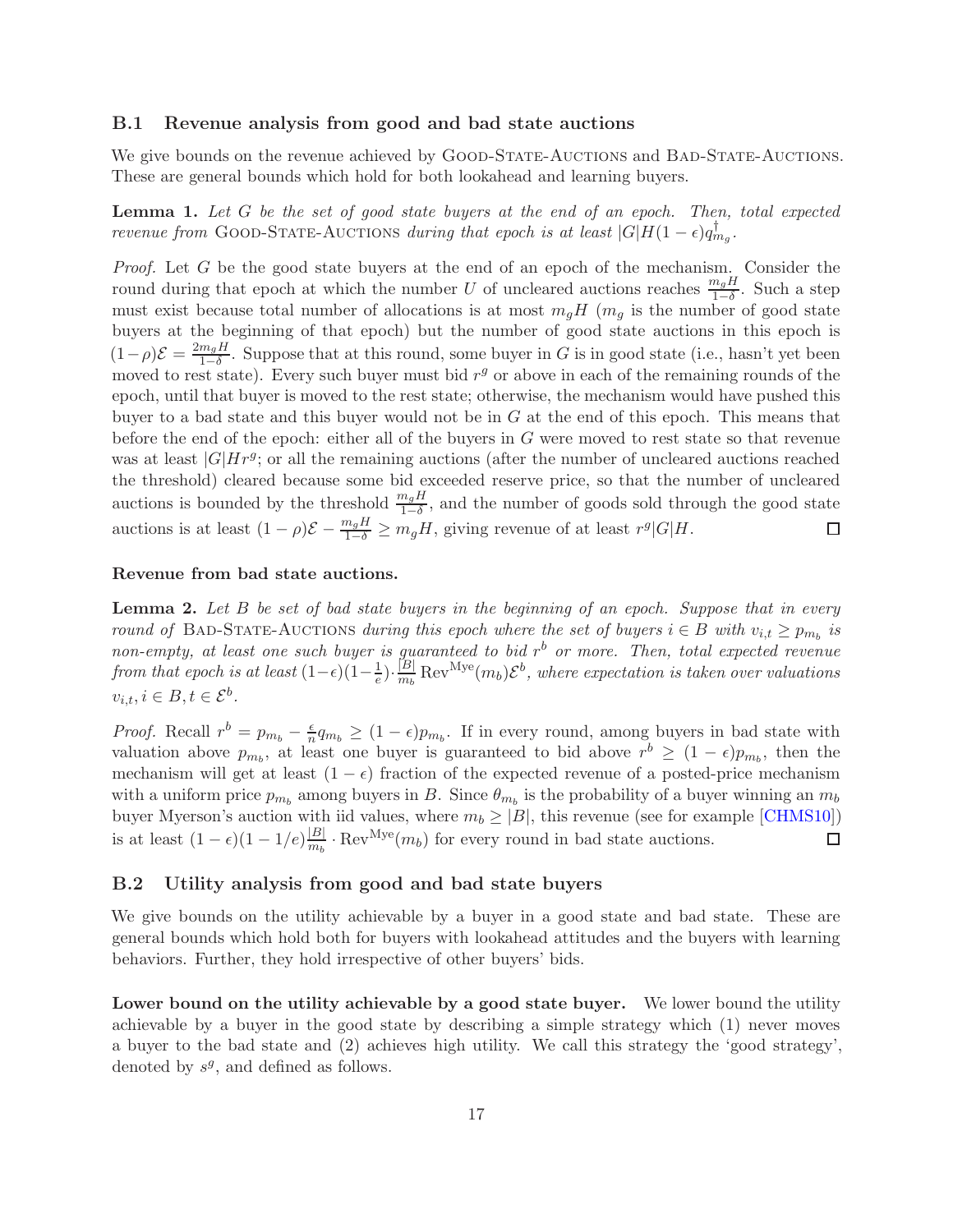<span id="page-17-0"></span>**Definition 12** (Good strategy  $s^g$ ). In any round of GOOD-STATE-AUCTIONS, a buyer i using good strategy  $s^g$  bids in the following manner. If the number of the uncleared past auctions in the current epoch is  $U < m_g H/(1 - \delta)$ , bid  $r^g = (1 - \epsilon) q_{m_g}^{\dagger}$  if the current valuation  $v_i \ge q_{m_g}$ , and bid 0, otherwise. If  $U \geq m_g H/(1-\delta)$ , set the bid equal to the reserve price  $r^g$  irrespective of the current valuation.

Observe that the good strategy is defined in such a manner that a buyer using this strategy for all rounds of GOOD-STATE-AUCTIONS is guaranteed to either always stay in the good state or be moved to the rest state, i.e., is guaranteed to be never pushed to a bad state. Next, we now lower bound the utility of a buyer using this strategy.

<span id="page-17-1"></span>Lemma 3. Consider a buyer in good state at the beginning of an epoch. Irrespective of the other buyers' bids, the expected utility of strategy  $s<sup>g</sup>$  over that epoch is at least

$$
\epsilon (1 - \epsilon) q_{m_g}^{\dagger} H.
$$

*Proof.* Consider an epoch where a good state buyer follows strategy  $s<sup>g</sup>$  for all rounds in GOOD-State-Auctions. Similarly to the proof of Lemma [1,](#page-16-0) observe that the number of uncleared auction in such an epoch must reach  $\frac{1}{(1-\delta)}m_gH$  before the end of this epoch. Let  $e_1$  denote the event that the buyer is still in good state when the number of uncleared auction in that epoch reaches  $\frac{1}{(1-\delta)}m_gH$ , i.e., the buyer did not get enough allocations to go to rest state. Since the buyer bids  $r^g = (1 - \epsilon) q_{m_g}^{\dagger}$  whenever  $v \ge q_{m_g}$ , probability  $Pr(e_1)$  of this event happening is bounded by the probability of the following event: let  $X_1, X_2, \ldots, X_r$  be  $r = \frac{m_g H}{1-\delta}$  $\frac{n_g n}{1-\delta}$  independent samples from distribution F; then consider event  $\sum_{i=1}^{r} I(X_i \geq F^{-1}(1-1/m_g)) \leq H$ . Since  $\mathbb{E}[\sum_{i=1}^r I(X_i \geq F^{-1}(1-1/m_g))] = \frac{r}{m_g}$ , Therefore, using Chernoff bounds, probability of this event is bounded as  $Pr(e_1) \leq e^{-\delta^2 H/2}$ . Under event  $e_1$ , the buyer may end up with negative utility (as the strategy of always bidding reserve price will kick in), which can be at worst  $-r<sup>g</sup>H$  from this epoch. Otherwise, the buyer will get H allocations, each from some rounds where  $v \ge q_{m_g}$ . Since the buyer wins them at reserve price, and the space of other buyers' bidding strategies consist only of functions that are independent of this buyer's bid and valuation, the expected utility from each of these H goods is  $\mathbb{E}[v - (1 - \epsilon)q_{m_g}^{\dagger}|v \ge q_{m_g}] \ge \epsilon q_{m_g}^{\dagger}$ .

Then, expected utility from each of of the next  $K - 1$  epochs is at least:

$$
(1 - \Pr(e_1))H\epsilon q_{m_g}^{\dagger} + \Pr(e_1)H(-r^g)
$$
  
\n
$$
\geq (1 - e^{-\delta^2 H/2})\epsilon q_{m_g}^{\dagger}H - e^{-\delta^2 H/2}(1 - \epsilon)q_{m_g}^{\dagger}H
$$
  
\n(substituting  $\delta = \sqrt{\frac{4\log(1/\epsilon)}{H}}$ )  
\n
$$
\geq \epsilon q_{m_g}^{\dagger}H - \epsilon^2(1 - 2\epsilon)q_{m_g}^{\dagger}H
$$
  
\n
$$
\geq \epsilon (1 - \epsilon)q_{m_g}^{\dagger}H
$$
\n(3)

 $\Box$ 

### Upper bound on utility achievable by a bad state buyer.

<span id="page-17-2"></span>Lemma 4. Consider a buyer in bad state at the beginning of an epoch. Irrespective of the other buyers' bids, its expected utility over the epoch is at most

$$
(1+\epsilon)\frac{\rho \mathcal{E}}{m_b}q_{m_b}^{\dagger}.
$$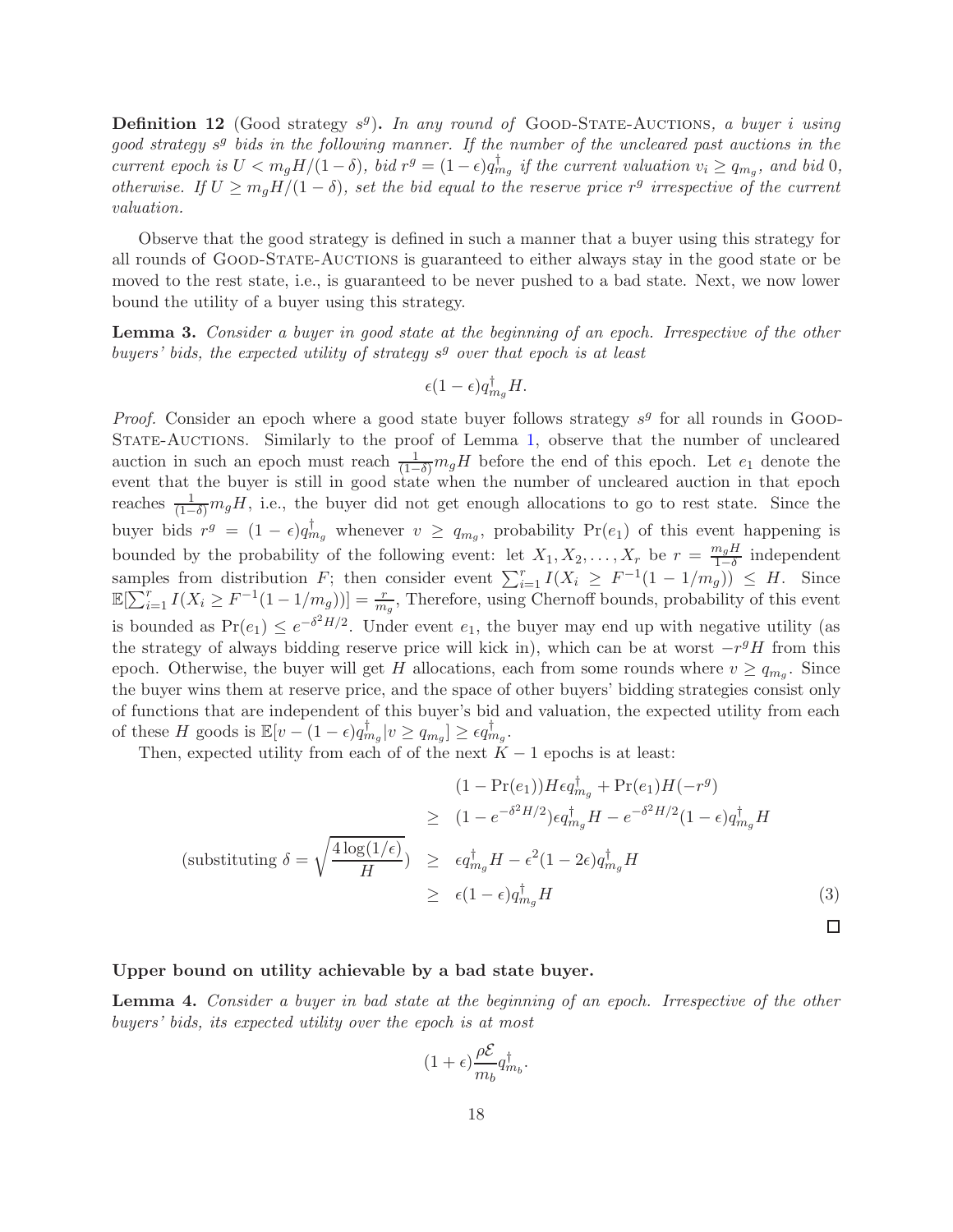*Proof.* For an epoch of length  $\mathcal{E}$ , the number of rounds of BAD-STATE-AUCTIONS during an epoch is  $\rho \mathcal{E}$ . During a bad state auction, the utility of a buyer with value v is at most  $(v - r^b)I(v \ge r^b)$ . Thus, the total expected utility of a buyer in bad state over the epoch is at most

$$
\rho \mathcal{E} \cdot \mathbb{E}[(v - r^b)I(v \ge r^b)]
$$
\n
$$
= \rho \mathcal{E} \cdot \mathbb{E}[(v - r^b)I(v \ge p_{m_b})] + \rho \mathcal{E} \cdot \mathbb{E}[(v - r^b)I(p_{m_b} \ge v \ge p_{m_b} - \frac{\epsilon}{n}q_{m_b})]
$$
\n
$$
\le \rho \mathcal{E} \cdot \mathbb{E}[(v - r^b)I(v \ge q_{m_b})] + \rho \mathcal{E} \cdot \left(\frac{\epsilon}{n}q_{m_b}\right)
$$
\n
$$
\le \rho \mathcal{E} \frac{1}{m_b}(1 + \epsilon)q_{m_b}^{\dagger}
$$

where the first and second inequality were obtained using that  $r^b = p_{m_b} - \frac{\epsilon}{n}$  $\frac{\epsilon}{n}q_{m_b}$ , and  $q_{m_b} \leq p_{m_b}$ . The first part of third inequality used  $v \le v - r^b$ , and by definition  $q_{m_b}^{\dagger} = \mathbb{E}[v|v \ge q_{m_b}]$ ,  $Pr(v \ge q_{m_b}) = \frac{1}{m_b}$ . The second part used  $q_{m_b} \leq q_{m_b}^{\dagger}, n \geq m_b$ . П

# <span id="page-18-0"></span>C Undominated Strategies for Buyers with Heterogeneous Lookahead Attitudes

We characterize the undominated strategies of myopic and lookahead buyers. The main lemma in this section, Lemma [5,](#page-18-1) argues that a k-lookahead buyer, for  $k$  large enough, playing an undominated strategy never enters a bad state. Lemma [9](#page-21-0) then shows that in a bad state, myopic buyers playing undominated strategies always bid at least the reserve price  $r<sup>b</sup>$  when their value is at least  $r<sup>b</sup>$ .

**Lookahead buyers.** We previously showed in Lemma [1](#page-16-0) that we obtain the optimal  $|G|q_{mg}^{\dagger}$ revenue from buyers in a good state. In addition to obtaining the optimal revenue, we show that the mechanism also incentivizes lookahead buyers to stay in a good state. We denote the maximum length of an epoch by  $\mathcal{E}_{\text{max}} = \max_{m_g} \frac{2Hm_g}{(1-\delta)(1-\rho)} = \frac{2Hm_g}{(1-\delta)(1-\rho)}$  $\frac{2Hn}{(1-\delta)(1-\rho)}$ 

<span id="page-18-1"></span>**Lemma 5.** A k-lookahead buyer with  $k \geq \frac{10}{\epsilon(1-\epsilon)}$  $\frac{10}{\epsilon(1-\epsilon)}\mathcal{E}_{max}$  playing an undominated strategy never enters the bad state.

The mechanism moves a buyer i to the bad state if a buyer bids lower than  $r<sup>g</sup>$  in a round of GOOD-STATE-AUCTIONS where the number of previous uncleared auctions is  $U \geq m_g H/(1-\delta)$ . We show that during a round of GOOD-STATE-AUCTIONS with  $U \geq m_q H/(1-\delta)$ , for every k-lookahead buyer *i* in good state  $G$ , bidding below the reserve price  $r<sup>g</sup>$  is a dominated strategy.

A strategy which dominates bidding below the reserve price in such a case is the good strategy  $s^g$  from Definition [12.](#page-17-0) Recall that if  $U < m_g H/(1 - \delta)$ , this strategy bids  $r^g = (1 - \epsilon) q_{m_g}^{\dagger}$  if the valuation  $v_i$  is greater than or equal to  $q_{m_g}$ , and 0, otherwise; if the number of uncleared past auctions in this epoch is  $\frac{1}{(1-\delta)}mgH$  or more, it sets the bid equal to the reserve price  $r^g$  for every value. Under this strategy, the buyer is guaranteed to always stay in good state or be moved to rest state, i.e., guaranteed to never be pushed to a bad state.

Lemma [6](#page-19-1) and Lemma [7](#page-19-0) upper and lower bound the k-lookahead utility achieved by bidding below the reserve price and by playing  $s^g$  during a round of GOOD-STATE-AUCTIONS with  $U \geq$  $m_qH/(1-\delta)$ . Then, by combining these bounds, we get that bidding below the reserve price in such a situation is dominated and obtain Lemma [5.](#page-18-1) We denote by  $\ell(t)$  the epoch at which step t occurs.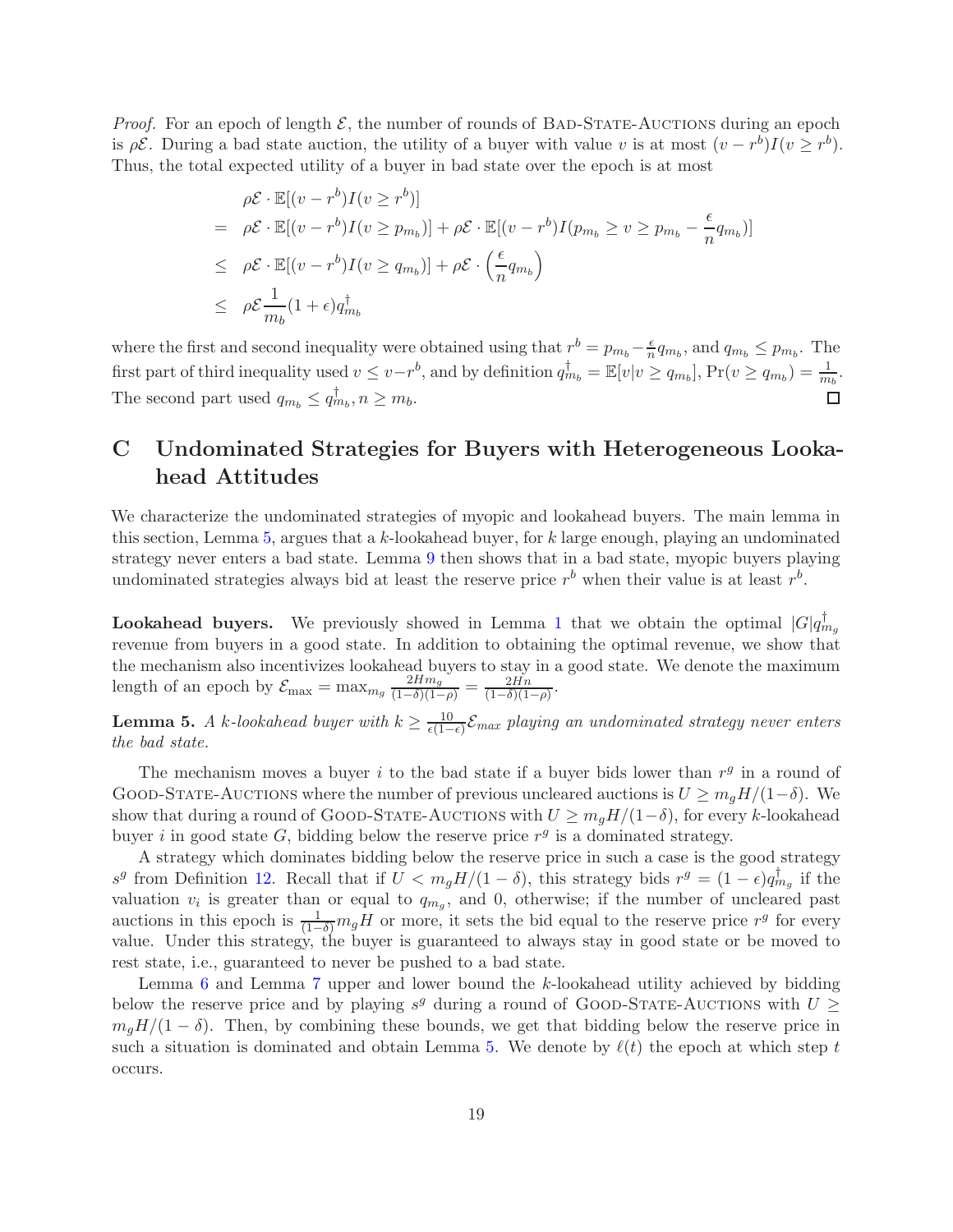<span id="page-19-1"></span>**Lemma 6.** Consider a round t during GOOD-STATE-AUCTIONS where the number of previous uncleared auctions is  $U \ge nH/(1-\delta)$ . Then, for any buyer  $i \in G$  and strategy  $s_i$  which bids lower than  $r^g$  in this round,

$$
U_i^{[t,t+k]}(H_{t-1}, v_{i,t}, \mathbf{s}) \le \frac{2(1+\epsilon)\rho H}{(1-\rho)(1-\delta)} \sum_{j=\ell(t)+1}^{\ell(t+k)} \frac{m_g^j}{m_b^j} \cdot q_{m_b^j}^{\dagger}.
$$

*Proof.* By the definition of GOOD-STATE-AUCTIONS, bidder  $i \in G_t$  is moved to bad state at the end of step t if it bids lower than  $r<sup>g</sup>$ . Since bidder i bids lower than the reserve price, its utility in this round is 0.

Therefore, under this strategy, irrespective of the bids used in the rounds after  $t$ , the buyer  $i$ 's k-lookahead utility in round t is at most the bad state utility over  $\ell(t+k) - \ell(t) - 1$  epochs, which by Lemma [4,](#page-17-2) is at most

$$
U_i^{[t,t+k]}(H_{t-1}, v_{i,t}, \mathbf{s}) \le \sum_{j=\ell(t)+1}^{\ell(t+k)} (1+\epsilon) \frac{\rho \mathcal{E}^j}{m_b^j} q_{m_b^j}^{\dagger} \le \frac{2(1+\epsilon)\rho H}{(1-\rho)(1-\delta)} \sum_{j=\ell(t)+1}^{\ell(t+k)} \frac{m_g^j}{m_b^j} \cdot q_{m_b^j}^{\dagger}.
$$

Next, we lower bound the k-lookahead utility achieved with the good strategy  $s<sup>g</sup>$  in the same situation.

<span id="page-19-0"></span>Lemma 7. Consider a round t during GOOD-STATE-AUCTIONS where the number of previous uncleared auctions is  $U \ge nH/(1-\delta)$ . Then, for any buyer  $i \in G$  playing strategy  $s_i = s^g$ ,

$$
U_i^{[t,t+k]}(H_{t-1}, v_{i,t}, \mathbf{s}) \ge (1 - \epsilon)H\left(-q_{m_g^{\ell(t)}}^{\dagger} + \epsilon \sum_{j=\ell(t)+1}^{\ell(t+k)-1} q_{m_g^j}^{\dagger}\right).
$$

Proof. The utility from bad state auctions is always non-negative, so we ignore that for the lower bound. Now, since any buyer can be allocated at most  $H$  items in an epoch, the maximum payment in the remaining rounds of this epoch is at most  $r^gH$ , lower bounding the utility by  $-r^gH = -q_n^{\dagger}$  $m_g^l(1-\epsilon)H$ . Now, consider the utility in any of the next  $\ell(t+k)-\ell(t)-2$  epochs. The buyer always remains in good state or rest state in each of the next  $\ell(t+k) - \ell(t) - 2$  epochs. Combining the above argument with Lemma [3,](#page-17-1) the k-lookahead utility of the new strategy is at least:

$$
-q_{m_g^{\ell}(t)}^{\dagger}(1-\epsilon) \cdot H + \epsilon(1-\epsilon)H \sum_{j=\ell(t)+1}^{\ell(t+k)-1} q_{m_g^j}^{\dagger}
$$
\nminimum utility from the rest of this epoch  
\nminimum utility over next  $\ell(t+k) - \ell(t) - 2$  epochs

 $\Box$ 

The third and last lemma needed for the proof of Lemma [5](#page-18-1) is used to combine the two previous lemmas and argue that GOOD-STATE-AUCTIONS lead higher utility for a buyer then BAD-STATE-AUCTIONS. This lemma will also be used to argue that GOOD-STATE-AUCTIONS give higher revenue.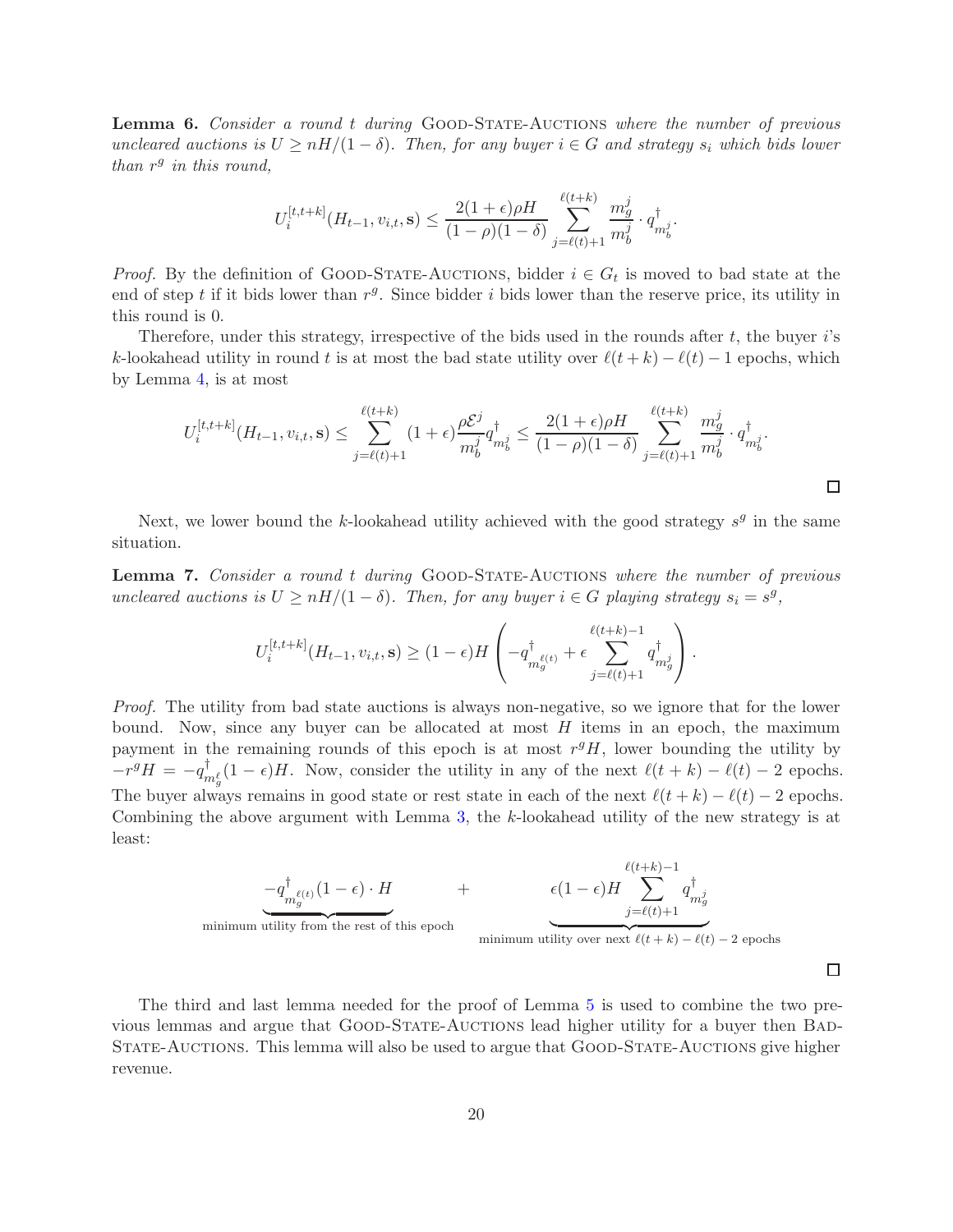<span id="page-20-1"></span>**Lemma 8.** For any  $m_g, m_b$  such that  $1 \le m_g \le n$  and  $n/2 \le m_b \le n$ , then

$$
\frac{1}{m_g}q_{m_g}^\dagger \geq \cdot \frac{1}{n}q_{n/2}^\dagger \geq \frac{1}{2}\cdot \frac{1}{m_b}q_{m_b}^\dagger.
$$

*Proof.* First, for any  $1 \le m_1 \le m_2 \le n$ , we have

$$
\frac{1}{m_1}q_{m_1}^\dagger \geq \frac{1}{m_2}q_{m_2}^\dagger.
$$

We obtain

$$
\frac{1}{m_g} q_{m_g}^{\dagger} \ge \frac{1}{\max(n/2, m_g)} q_{\max(n/2, m_g)}^{\dagger} \ge \frac{1}{n} q_{n/2}^{\dagger} \ge \frac{1}{2} \cdot \frac{1}{n/2} q_{n/2}^{\dagger} \ge \frac{1}{2} \cdot \frac{1}{m_b} q_{m_b}^{\dagger}
$$

where the first inequality is since  $m_g \leq \max(n/2, m_g)$ , the second is since  $q_i^{\dagger}$  $i_i$  is increasing in i, and the last since  $n/2 \leq m_b$ .  $\Box$ 

We now prove that entering a bad state is a dominated strategy for lookahead buyers by comparing the bounds obtained by Lemma [6](#page-19-1) and Lemma [7.](#page-19-0)

*Proof of Lemma [5.](#page-18-1)* With  $k \geq \frac{10}{\epsilon(1-\epsilon)}$  $\frac{10}{\epsilon(1-\epsilon)}\mathcal{E}_{\text{max}}$ , we have  $\sum_{j=\ell(t)+1}^{\ell(t+k)-1}\mathcal{E}^j \geq \frac{8}{\epsilon(1-\epsilon)}$  $\frac{8}{\epsilon(1-\epsilon)}\mathcal{E}_{\text{max}}$ . Comparing the k-lookahead utility bounds obtained in Lemma [6](#page-19-1) and Lemma [7,](#page-19-0) the strategy  $s^g$  is dominating if

$$
(1 - \epsilon)H\left(-q_{m_g^{\ell(t)}}^{\dagger} + \epsilon \sum_{j=\ell(t)+1}^{\ell(t+k)-1} q_{m_g^j}^{\dagger}\right) \ge \frac{2(1+\epsilon)\rho H}{(1-\rho)(1-\delta)} \sum_{j=\ell(t)+1}^{\ell(t+k)} \frac{m_g^j}{m_b^j} \cdot q_{m_b^j}^{\dagger}
$$

We show the following three inequalities that when combined give the above inequality:

<span id="page-20-0"></span>
$$
\frac{1}{3}(1-\epsilon)\epsilon \sum_{j=\ell(t)+1}^{\ell(t+k)-1} q_{m_g^j}^{\dagger} \geq \frac{2(1+\epsilon)\rho}{(1-\rho)(1-\delta)} \sum_{j=\ell(t)+1}^{\ell(t+k)-1} \frac{m_g^j}{m_b^j} \cdot q_{m_b^j}^{\dagger}
$$
(4)

$$
\frac{1}{3}(1-\epsilon)\epsilon \sum_{j=\ell(t)+1}^{\ell(t+k)-1} q_{m_g^j}^{\dagger} \ge (1-\epsilon) q_{m_g^{\ell(t)}}^{\dagger} \tag{5}
$$

$$
\frac{1}{3}(1-\epsilon)\epsilon \sum_{j=\ell(t)+1}^{\ell(t+k)-1} q_{m_g^j}^{\dagger} \geq \frac{2\rho}{(1-\rho)(1-\delta)} \frac{m_g^{\ell(t+k)}}{m_b^{\ell(t+k)}} \cdot q_{m_b^{\ell(t+k)}}^{\dagger} \tag{6}
$$

We first show inequality [\(4\)](#page-20-0). By Lemma [8,](#page-20-1) we have  $\frac{1}{m_g^j}q_{\overline{n}}^{\dagger}$  $_{m_{g}^{j}}^{\dagger}\geq\frac{1}{2}$  $rac{1}{2} \cdot \frac{1}{m}$  $\frac{1}{m_b^j}q_n^\dagger$  $\bigcup_{m_b^j}$  for all  $j \in [\ell(t)+1, \ell(t+\)]$ k) − 1]. Inequality [4](#page-20-0) then holds by the assumption that  $\rho \leq \frac{\epsilon(1-\epsilon)(1-\delta)(1-\rho)}{12(1+\epsilon)}$  $\frac{12(1+e)}{12(1+e)}$ .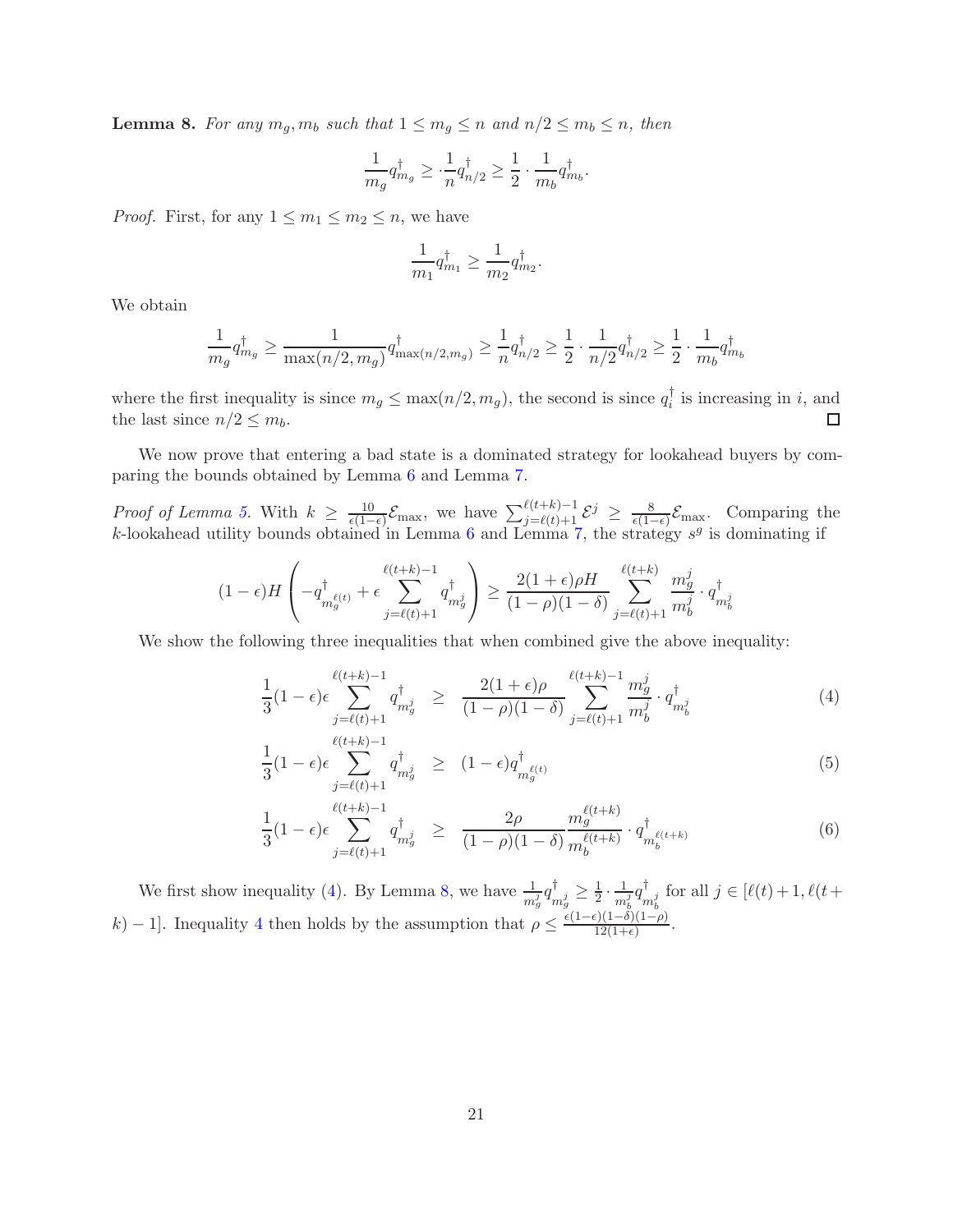For inequalities  $(5)$  and  $(6)$ , we first have

$$
\sum_{j=\ell(t)+1}^{\ell(t+k)-1} q_{mj}^{\dagger} \ge \frac{1}{n} q_{n/2}^{\dagger} \sum_{j=\ell(t)+1}^{\ell(t+k)-1} m_g^j
$$
 Lemma 8  
\n
$$
\ge \frac{1}{n} q_{n/2}^{\dagger} \frac{(1-\rho)(1-\delta)}{2H} \sum_{j=\ell(t)+1}^{\ell(t+k)-1} \mathcal{E}^j
$$
 Definition of  $\mathcal{E}^j$   
\n
$$
\ge \frac{1}{n} q_{n/2}^{\dagger} \frac{(1-\rho)(1-\delta)}{2H} \frac{8}{\epsilon(1-\epsilon)} \mathcal{E}_{\text{max}}
$$
 Lower bound on  $k$   
\n
$$
\ge \frac{8q_{n/2}^{\dagger}}{\epsilon(1-\epsilon)}
$$
 Definition of  $\mathcal{E}_{\text{max}}$   
\n
$$
\ge \frac{4q_n^{\dagger}}{\epsilon(1-\epsilon)}
$$

Inequality [\(5\)](#page-20-0) then holds since  $q_n^{\dagger} \ge q_n^{\dagger}$  $\bigcup_{m_g^{\ell}(t)}^{\infty}$ . For inequality [\(6\)](#page-20-0), note that

$$
q_n^{\dagger} \ge q_{m_g^{\ell(t+k)}}^{\dagger} \ge \frac{1}{2} \frac{m_g^{\ell(t+k)}}{m_b^{\ell(t+k)}} \cdot q_{m_b^{\ell(t+k)}}^{\dagger}
$$

where the second inequality is by Lemma [8](#page-20-1) and that  $\rho \leq \frac{\epsilon(1-\epsilon)(1-\delta)(1-\rho)}{12(1+\epsilon)}$  $\frac{\frac{1}{2}(1-\delta)(1-\rho)}{12(1+\epsilon)}$ 

<span id="page-21-0"></span>**Lemma 9.** Any myopic buyer i playing an undominated strategy bids  $b_{i,t} \geq r^b$  if its valuation is  $v_{i,t} > r^b$  in any round t of BAD-STATE-AUCTIONS where i is in bad state.

*Proof.* Let B be the set of bad state buyers in a round t of BAD-STATE-AUCTIONS of epoch  $\ell$ . We argue that for every myopic buyer  $i \in B$  that has private valuation  $v_{i,t} > r^b$ , bidding below  $r^b$  is a dominated strategy. A myopic buyer maximizes its utility in the current round t. With bid  $b_{i,t} < r^b$ , buyer *i* gets zero utility in round *t*. If  $v_{i,t} > r^b$ , bidding  $b_{i,t} < r^b$  is dominated by the strategy of bidding  $b_{i,t} = r^b$ , which always obtains non-negative utility in round t and obtains strictly positive utility when other buyers bid below  $r^b$ . П

# <span id="page-21-1"></span>D Strategies of No-regret Buyers with Heterogeneous Learning Behavior

<span id="page-21-2"></span>**Lemma 10.** Every no-policy regret learner must remain in good state in all but  $o(T)$  rounds.

*Proof.* Here, we use as benchmark expert strategy  $s^g \in E$  of bidding  $r^g = (1 - \epsilon)q_{mg}^{\dagger}$  in good state auctions whenever  $v_{i,t} \ge q_{m_g}$  initially, and bidding  $r^g$  continuously once uncleared auctions reach the limit  $(m_qH/(1-\delta))$ .

This bidding strategy ensures that the buyer is always in a good state, and achieves an expected utility of at least  $\epsilon (1 - \epsilon) q_n^{\dagger}$  $\lim_{m_g} H$  during epoch *i* by Lemma [3.](#page-17-1) Since  $\mathcal{E} = m_g^i H(1 + \frac{1}{1-\delta}) \frac{1}{(1-\rho)} \leq$ 1  $\frac{1}{(1-\rho)(1-\delta)} 2m_g H$ , the expected per round utility is at least

$$
\frac{(1-\rho)(1-\delta)\epsilon(1-\epsilon)q_{m_g^i}^\dagger}{2m_g^i}
$$

 $\Box$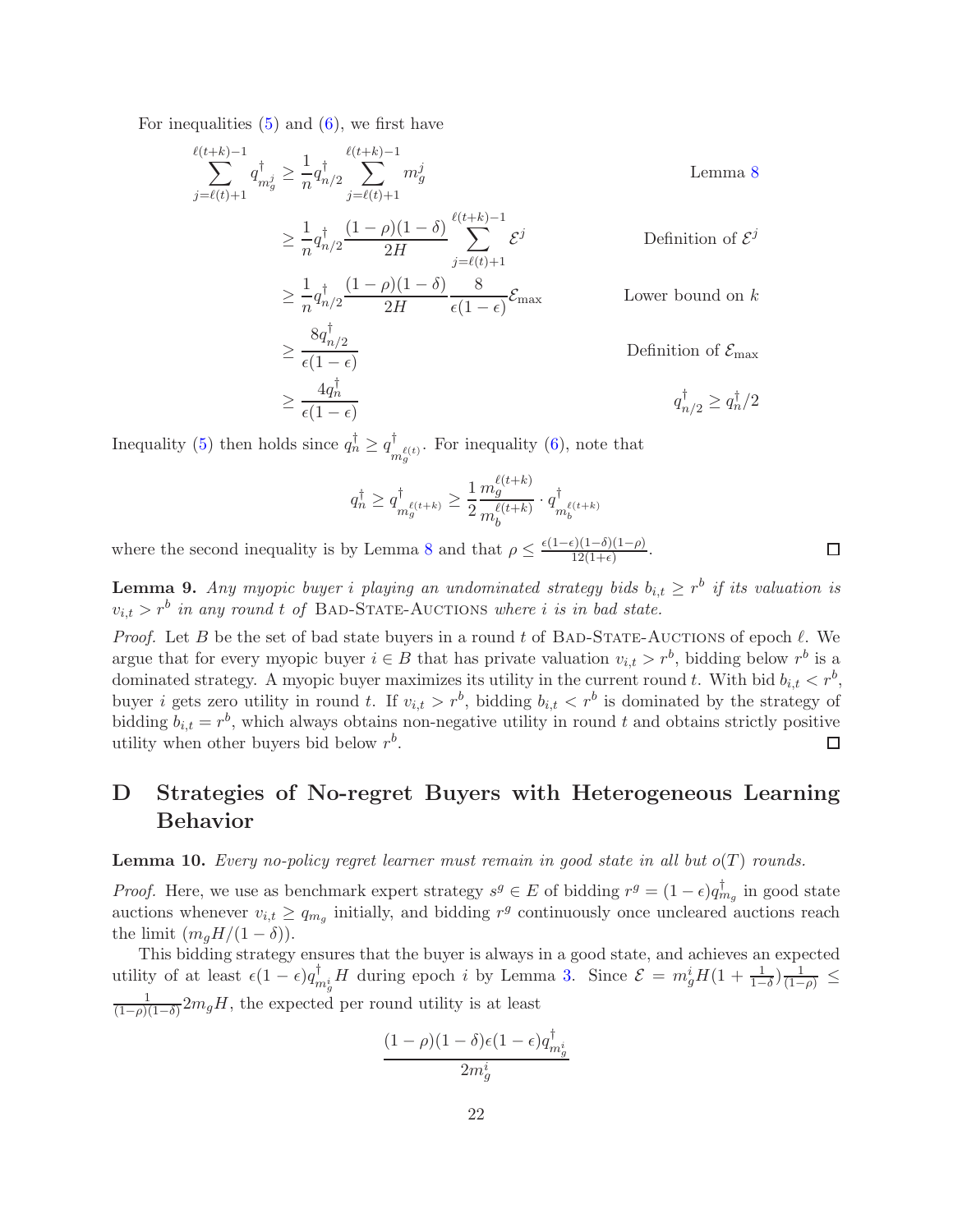during that epoch, for some  $m_g^i \in [n]$ . Therefore, since the class E contains such sequences of single experts, the policy-regret learning buyer must achieve at least  $\frac{(1-\rho)(1-\delta)\epsilon(1-\epsilon)q_{m_{g}^{i}}^{\dagger}}{2m_{g}^{i}}$  – *o*(1) utility per round. Now, once in bad state, the buyer can achieve at most

$$
\frac{\rho q_{m^i_b}^\dagger}{m^i_b}
$$

utility on average by Lemma [4](#page-17-2) for some  $m_b^i$  such that  $n/2 \le m_i^b \le n$ . By Lemma [8,](#page-20-1) for any  $m_g, m_b$ such that  $1 \leq m_g \leq n$  and  $n/2 \leq m_b \leq n$ , then  $\frac{1}{m_g} q_{m_g}^{\dagger} \geq \frac{1}{2}$  $rac{1}{2} \cdot \frac{1}{m}$  $\frac{1}{m_b}q_{m_b}^{\dagger}$ .

Therefore, if  $\rho < (1-\rho)(1-\delta)\epsilon(1-\epsilon)/4-\Omega(1)$ , then the number of bad state epochs in buyer's state trajectory can be at most  $o(T)$ . This implies that the learner remains in a good state for at least  $T - o(T)$  rounds. □

We use the set of experts  $E$  as defined in Definition [10](#page-10-1) in the lemmas below.

<span id="page-22-0"></span>**Lemma 11.** Consider  $\Gamma_i$  as the set of rounds t where buyer i is participates in a bad state auction,  $v_{i,t} > p_{m_b}$  and  $b_{j,t} < r^b$  for all other buyers j in bad state. If buyer i is a no-regret learner against the set of experts E in Definition [10,](#page-10-1) then the buyer must bid  $b_{i,t} \geq r^b$  for all but  $o(T)$  of rounds in  $\Gamma_i.$ 

*Proof.* Consider a bidding expert function  $f(h, v)$  defined as  $f(h, v) = r<sup>b</sup>$  when the projected history h indicates that the buyer is in the bad state and valuation  $v \ge p_{m_b}$ ; and 0 otherwise. This is (or is arbitrarily close in case of discretization) one of the experts in the class  $E$  of experts that the buyer is using. Consider any round t where  $v_{i,t} \geq p_{m_b}$ . On bidding reserve price in this round, if bids  $b_{j,t} < r^b$  for all the other buyers, then this buyer wins the auction. For a given trajectory of valuations, and other buyers' bids,  $\Gamma_i$  denotes the set of such rounds in BAD-STATE-AUCTIONS; specifically,  $\Gamma_i = \{t \in [T] : t \in \mathcal{E}^b \text{ for some epoch}, i \in B \text{ (bad state)}, v_{i,t} \geq p_{m_b}, b_{j,t} < r^b, j \neq i\}.$ Therefore, the hindsight utility of this expert is at least

$$
\sum_{t=1}^{T} u_{i,t}(f(h_{i,t-1}, v_{i,t})) \geq \sum_{t \in \Gamma_i} (v_{i,t} - r^b) \geq |\Gamma_i| \frac{\epsilon}{n} q_n = \Omega(|\Gamma_i|)
$$

Since the buyer  $i$  is using a no-regret learning algorithm, she must be achieving a utility that is within  $o(T)$  of the above utility for every trajectory. Now, the buyer cannot make any positive utility in a bad state in round t if  $b_{i,t} \leq r^b$ . Therefore, on any given trajectory, a no-regret learning buyer must have bid  $b_{i,t} \geq r^b$  in all but  $o(T)$  of rounds in  $\Gamma_i$ .  $\Box$ 

A corollary of the above lemma is that if all buyers are learning buyers at most  $o(T)$  of bad state auctions where some participating no-regret buyer has valuation above  $p_{m_b}$  can go uncleared.

Corollary 1. Consider the set of rounds among bad state auctions where all buyers in bad state are no-regret learners against experts E, and at least one buyer in bad state has valuation of  $p_{m_b}$ or more. Then, in all but  $o(T)$  such rounds, at least one buyer i with  $v_{i,t} \geq p_{m_b}$  is guaranteed to bid  $b_{i,t} \geq r^b$ .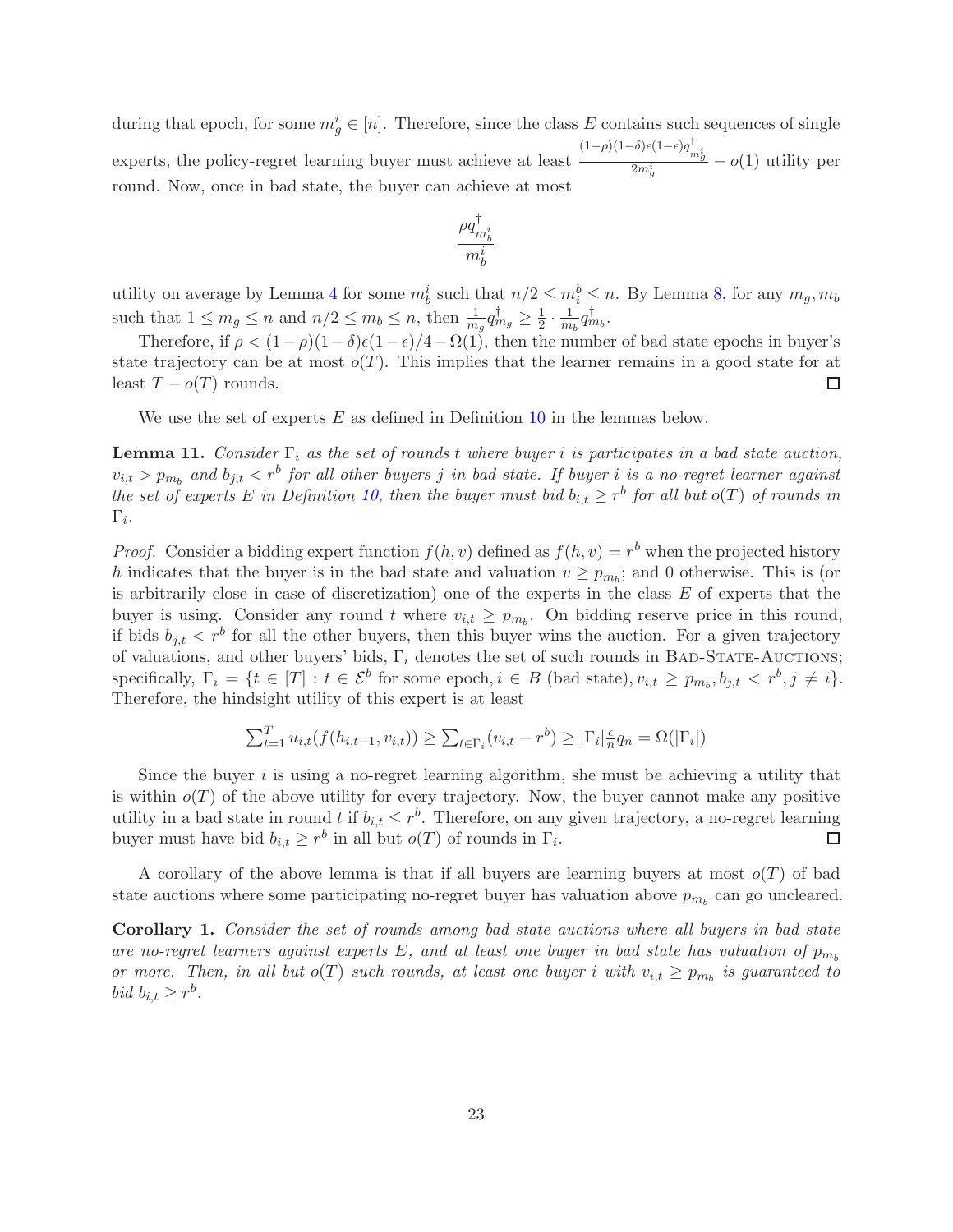## <span id="page-23-0"></span>E Proof of the Main Result

We prove the main result, which is a bound on the revenue obtained by the mechanism under a heterogeneous buyer population consisting of an unknown proportion of k-lookahead buyers for different k, myopic buyers, no-policy regret learners, and no-regret learners

**Theorem 2.** Let  $n_{soph}$  be the number buyers which are either k-lookahead, for  $k \geq \frac{10}{\epsilon(1-\epsilon)}$  $\frac{10}{\epsilon(1-\epsilon)}\mathcal{E}_{max}$ , or no-policy regret learners. Let  $n_{naive}$  be the number of remaining buyers which are either myopic or no-regret learners. Assume Algorithm [1](#page-8-0) is instantiated with parameters  $\rho, \epsilon, \delta \in (0,1)$  s.t.  $\rho \leq$  $\epsilon(1-\epsilon)(1-\delta)(1-\rho)$  $\frac{12(1-e)(1-p)}{12(1+e)}$ . If the myopic and lookahead buyers play undominated strategies and the learners play no-regret or no-policy regret strategies, then the expected per round revenue is at least

$$
(1 - \epsilon)(1 - \delta)(1 - \rho)\frac{1}{4} \cdot q_{n_{soph}}^{\dagger} + \frac{\rho(1 - \epsilon)}{2} \left(1 - \frac{1}{e}\right) \text{Rev}^{\text{Mye}}(n_{naive}) - o(1)
$$

Here,  $q_n^{\dagger} = \mathbb{E}_{v \sim F} [v | v \ge q_n]$ , with  $q_n = F^{-1}(1 - 1/n)$  being the n<sup>th</sup> quantile for the valuation distribution, and  $q_0^{\dagger} = 0$ . Rev<sup>Mye</sup>(n) is the optimal revenue in a single-item auction with n buyers.

The following corollary can be obtained by simple algebraic manipulations of the result stated in the above theorem.

Theorem 1. Assuming all myopic and k-lookahead buyers play undominated strategies, the expected per round revenue of the mechanism described in Algorithm [1-](#page-8-0)[3,](#page-9-0) with  $\epsilon \in (0,1)$ ,  $\delta = \epsilon$ ,  $\rho \leq \frac{\epsilon(1-\epsilon)^4}{12}$ , is at least

$$
\Theta(1)\left(q_{n_{soph}}^\dagger + {\rm Rev}^{\rm Mye}(n_{naive})\right) - o(1),
$$

where  $n_{soph}$ ,  $n_{naive}$  is the number of sophisticated and naive buyers, respectively. More precisely, the expected per round revenue is at least

$$
(1 - \epsilon) \frac{1}{4} \cdot q_{n_{soph}}^{\dagger} + \frac{\rho(1 - \epsilon)}{2} \left(1 - \frac{1}{e}\right) \text{Rev}^{\text{Mye}}(n_{naive}) - o(1)
$$

where  $q_n^{\dagger} = \mathbb{E}_{v \sim F} [v | v \ge q_n],$  with  $q_n = F^{-1}(1 - 1/n)$  being the n<sup>th</sup> quantile for the valuation distribution, and  $q_0^{\dagger} = 0$ . Rev<sup>Mye</sup>(n) is the optimal revenue in a single-item auction with n buyers.

*Proof of Theorem [1.](#page-10-0)* Let  $n_{\text{soph}}$  be the number of buyers which are either k-lookahead with  $k \geq$ 10  $\frac{10}{\epsilon(1-\epsilon)}\mathcal{E}_{\text{max}}$  or no-policy regret learners and  $n_{\text{naive}}$  be the remaining buyers (myopic or no-regret learner). We define  $R$  to be the collection of rounds where there is either a no-policy regret learner that is in bad state, a no-regret learner that bids  $b_i < r^b$  when  $v_i > p_{m_b}$ .

Consider an epoch  $\ell$  where none of the rounds during that epoch are in R and where no buyer is moved from good state to bad state. Let  $|G|$  and  $|B|$  denote the number of good state and bad state buyers in the beginning of this epoch.

By Lemma [5,](#page-18-1) all *k*-lookahead buyers (for  $k \geq \frac{10}{\epsilon(1-\epsilon)}$  $\frac{10}{\epsilon(1-\epsilon)}\mathcal{E}$  remain in good or rest state in all epochs. Since none of the rounds during epoch  $\ell$  are in  $R$ , every no-policy regret learner remains in good state in epoch  $\ell$  by definition of R. Therefore,  $|G| = n_{\text{soph}} + n_{\text{naive,g}}$  and  $|B| = n_{\text{naive}} - n_{\text{naive,g}}$ for some  $n_{\text{naive,g}} \geq 0$ . By Lemma [1,](#page-16-0) we get that the expected total revenue from GOOD-STATE-AUCTIONS in this epoch is at least  $|G|H(1-\epsilon)q_{mg}^{\dagger}$ .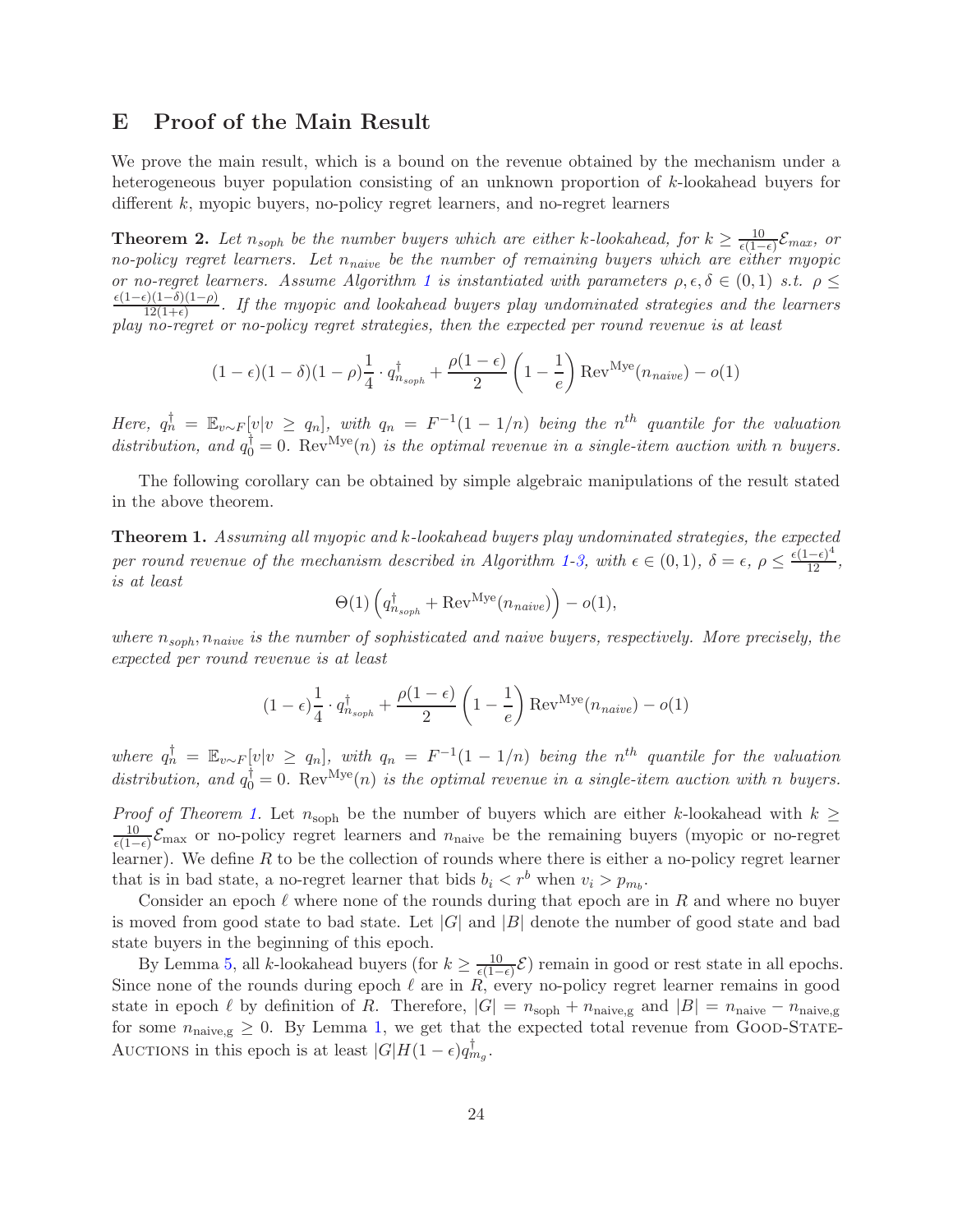For BAD-STATE-AUCTIONS, we first recall that there is no-policy regret learner in bad state at epoch  $\ell$ . By Lemma [9,](#page-21-0) every myopic buyer bids at least  $r^b$  if  $v_i \geq p_{m_b}$  during a round of BAD-STATE-AUCTIONS. By definition of R, ever no-regret learner bids at least  $r^b$  if  $v_i \ge p_{m_b}$  during a round of BAD-STATE-AUCTIONS at epoch  $\ell$ . by Lemma [2,](#page-16-1) the expected revenue of the mechanism from BAD-STATE-AUCTIONS at epoch  $\ell$  is thus at least  $(1 - \epsilon)(1 - 1/e)\frac{|B|}{m_b}$  $\frac{|B|}{m_b} \rho \mathcal{E} \text{Rev}^{\text{Mye}}(m_b).$ 

The expected total revenue from this epoch is thus at least

$$
|G|H(1-\epsilon)q_{m_g}^{\dagger} + |B|(1-\epsilon)\left(1-\frac{1}{e}\right)\rho \mathcal{E}\frac{\text{Rev}^{Mye}(m_b)}{m_b}
$$

To bound this expected revenue, we consider two cases.

If  $|B| \ge n/2$ . In this case,  $m_b = |B|$ . Since  $m_g$ ,  $|G| \le n/2 \le |B| = n_{\text{naive}}$ , we get

$$
q_{mg}^{\dagger} \ge \frac{m_g}{n_{\text{naive}}} \cdot q_{n_{\text{naive}}}^{\dagger} \ge \frac{m_g}{n_{\text{naive}}} \text{Rev}^{\text{Mye}}(n_{\text{naive}}).
$$

Since  $\mathcal{E} = \frac{2Hm_g}{(1-\delta)(1-\delta)}$  $\frac{2Hm_g}{(1-\delta)(1-\rho)}$  and  $\rho = \frac{\epsilon(1-\epsilon)(1-\delta)(1-\rho)}{12(1+\epsilon)}$  $\frac{12(1-e)(1-p)}{12(1+e)}$ , this implies that

$$
H(1-\epsilon)q_{m_g}^{\dagger} \ge \frac{(1-\epsilon)(1-\delta)(1-\rho)\mathcal{E}}{2} \cdot \frac{\text{Rev}^{\text{Mye}}(n_{\text{naive}})}{n_{\text{naive}}} \ge (1-\epsilon)\left(1-\frac{1}{e}\right)\rho\mathcal{E}\frac{\text{Rev}^{\text{Mye}}(n_{\text{naive}})}{n_{\text{naive}}}.
$$

Next, since  $|B| = m_b$  and  $n_{\text{naive}} \ge |B|$ , we have

$$
|B|\frac{\text{Rev}^{\text{Mye}}(m_b)}{m_b} = \text{Rev}^{\text{Mye}}(|B|) \ge \frac{|B|}{n_{\text{naive}}} \text{ Rev}^{\text{Mye}}(n_{\text{naive}}).
$$

Since  $|G| \geq |G|/2 + n_{\text{naive,g}}/2$ , we conclude that the total expected revenue from this epoch in this case is at least

$$
\frac{|G|}{2}(1-\epsilon)Hq_{mg}^{\dagger} + \left(\frac{n_{\text{naive,g}}}{2} + |B|\right)(1-\epsilon)(1-\frac{1}{e})\frac{\rho \mathcal{E}}{n_{\text{naive}}} \text{Rev}^{\text{Mye}}(n_{\text{naive}})
$$

$$
\geq \frac{|G|}{2}(1-\epsilon)Hq_{mg}^{\dagger} + \frac{1}{2}(1-\epsilon)(1-\frac{1}{e})\rho \mathcal{E} \text{ Rev}^{\text{Mye}}(n_{\text{naive}})
$$

where the inequality is since  $n_{\text{naive}} = n_{\text{naive,g}} + |B| \leq 2(n_{\text{naive,g}}/2 + |B|)$ .

If  $|B| < n/2$ . In this case, we have  $m_g = |G| \ge n/2 \ge n_{\text{naive}}/2$ . Wet get

$$
q_{m_g}^{\dagger} \ge q_{n_{\text{naive}}/2}^{\dagger} \ge \frac{1}{2} q_{n_{\text{naive}}}^{\dagger} \ge \frac{1}{2} \text{Rev}^{\text{Mye}}(n_{\text{naive}}).
$$

Since  $\mathcal{E} = \frac{2Hm_g}{(1-\delta)(1-\delta)}$  $\frac{2Hm_g}{(1-\delta)(1-\rho)}$  and  $\rho = \frac{\epsilon(1-\epsilon)(1-\delta)(1-\rho)}{12(1+\epsilon)}$  $\frac{12(1-e)(1-p)}{12(1+e)}$ , this implies that

$$
H(1-\epsilon)q_{m_g}^{\dagger} \ge \frac{1}{4}(1-\epsilon)(1-\delta)(1-\rho)\mathcal{E}\cdot\text{Rev}^{\text{Mye}}(n_{\text{naive}}) \ge (1-\epsilon)\left(1-\frac{1}{e}\right)\rho\mathcal{E}\text{Rev}^{\text{Mye}}(n_{\text{naive}}).
$$

Thus, the expected total revenue from this epoch in this case is at least

$$
|G|(1-\epsilon)Hq_{m_g}^{\dagger} = \frac{1}{2}(1-\epsilon)|G|Hq_{m_g}^{\dagger} + \frac{1}{2}(1-\epsilon)|G|Hq_{m_g}^{\dagger}
$$
  

$$
\geq \frac{1}{2}(1-\epsilon)|G|Hq_{m_g}^{\dagger} + \frac{1}{2}(1-\epsilon)\left(1-\frac{1}{e}\right)\rho \mathcal{E} \text{Rev}^{\text{Mye}}(n_{\text{naive}})
$$